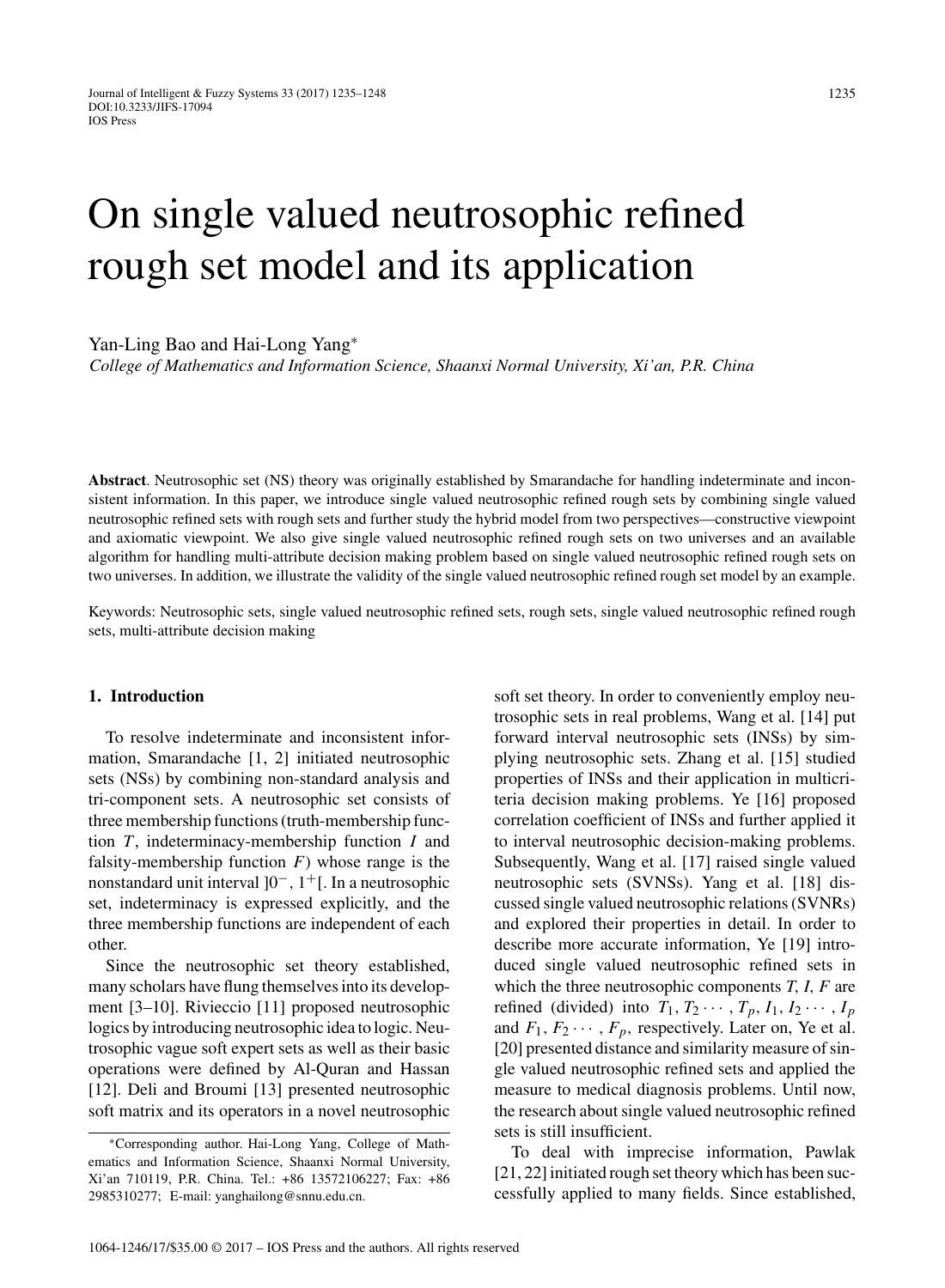the theory has attracted the attention of many researchers [23–27]. Yao [28] proposed arbitrary binary relation-based rough sets by extending equivalence relations to arbitrary binary relations. Zakowski [29] put forward concept covering-based rough sets. Later on, Dubois and Prade [30] combined rough sets with fuzzy sets and further proposed fuzzy rough sets and rough fuzzy sets. Cornelis et al. [31] studied intuitionistic fuzzy rough sets. Yao [32] systematically investigated axiomatic characterizations of crisp rough sets. The axiomatic characterizations of fuzzy rough sets were studied by Mi and Zhang [33]. Wu et al. [34] explored axiomatic characterizations of  $(S, T)$ -fuzzy rough sets based on a triangular norm *T* and a conorm *S*. Zhou and Hu [35] studied axiomatic characterizations of rough approximation operators on complete completely distributive lattices.

Both neutrosophic sets and rough sets play important role in handling imprecise information. In the past few years, many researchers have focused their attention on combining neutrosophic sets with rough sets. Salama and Broumi [36] investigated the roughness of neutrosophic sets. Broumi and Smarandache put forward rough neutrosophic sets [37] as well as interval neutrosophic rough sets [38]. Yang et al. [39] proposed single valued neutrosophic rough sets which is a hybrid model of single valued neutrosophic sets and rough sets. So far, the study on single valued neutrosophic refined rough sets is still vacant. In this paper, we will introduce single valued neutrosophic refined rough sets and explore the model from both constructive and axiomatic approaches. Furthermore, We will apply this novel model to multi-attribute decision making problems.

The paper proceeds as follows. In Section 2, we briefly recall some basic definitions and operations related to single valued neutrosophic refined sets. In Section 3, we propose single valued neutrosophic refined rough sets and study its properties in detail. Moreover, we investigate connections between special single valued neutrosophic refined relations and single valued neutrosophic refined lower (upper) approximation operators. In Section 4, the axiomatic characterizations of the proposed single valued neutrosophic refined approximation operators are systematically explored. In Section 5, we introduce single valued neutrosophic refined rough sets on two universes as well as an algorithm for handling multi-attribute decision making problem. Furthermore, we demonstrate the feasibility of the single valued neutrosophic refined rough set model with a medical diagnosis example. The last section draws the conclusion of the paper.

## **2. Preliminaries**

In this section, we briefly retrospect some basic definitions which will be used in the paper.

#### *2.1. SVNSs and SVNRSs*

**Definition 2.1.** [17] Let *U* be a space of points (objects), with a generic element in *U* denoted by *x*. A SVNS *A* in *U* is characterized by a truth-membership function  $T_A$ , an indeterminacy-membership function  $I_A$ , and a falsity-membership function  $F_A$ , where  $\forall x \in U$ ,  $T_A(x)$ ,  $I_A(x)$ ,  $F_A(x) \in [0, 1]$  and  $0 \le T_A(x) + I_A(x) + F_A(x) \le 3$ . A SVNS *A* can be expressed as  $A = \{ \langle x, T_A(x), I_A(x), F_A(x) | x \in$ *U*} or  $A = (T_A, I_A, F_A)$ *.*  $\forall x \in U, A(x) = (T_A(x),$  $I_A(x)$ *,*  $F_A(x)$ *)*.

**Definition 2.2.** [19] Let *U* be a space of points (objects), with a generic element in *U* denoted by *x*. A single valued neutrosophic refined set (SVNRS) *A* in *U* is characterized by three membership functions: a truth-membership function  $T_A$ , an indeterminacymembership function  $I_A$ , and a falsity-membership function  $F_A$  as follows:

$$
A = \{ \langle x, T_A(x), I_A(x), F_A(x) \rangle | x \in U \},\
$$

where  $T_A(x) = \{T_{1A}(x), T_{2A}(x), \cdots, T_{pA}(x)\}, I_A(x)$  $= \{I_{1A}(x), I_{2A}(x), \cdots, I_{pA}(x)\}, F_A(x) = \{F_{1A}(x), F_{2A}(x)\}$  $F_{2A}(x), \cdots, F_{pA}(x)$ , *p* is a positive integer,  $T_{iA}(x)$ *,*  $I_{iA}(x)$ *, F<sub>iA</sub>*(*x*) ∈ [0*,* 1] and 0 ≤  $T_{iA}(x)$  +  $I_{iA}(x) + F_{iA}(x) \leq 3$  for  $i = 1, 2, \dots, p$ . Also, *p* is referred to as the dimension of *A* and  $\langle T_A(x), I_A(x), F_A(x) \rangle$  is termed as a single valued neutrosophic refined element of *A*.

**Remark 2.1.** (1) In [19], Ye called the above neutrosophic set as a single valued neutrosophic multiset rather than the single valued neutrosophic refined set. In accordance with [40], we call it the single valued neutrosophic refined set in the present paper.

(2) A SVNRS is a generalization of set single valued neutrosophic set. In fact, when  $p = 1$  in a SVNRS, then the SVNRS will degenerate into a SVNS.

Let *U* be a space of points (objects), then the family of all single valued neutrosophic refined sets in *U* is denoted by SVNRS(*U*). For convenience, we take SVNRS*<sup>p</sup>* to represent a *p*-dimension single valued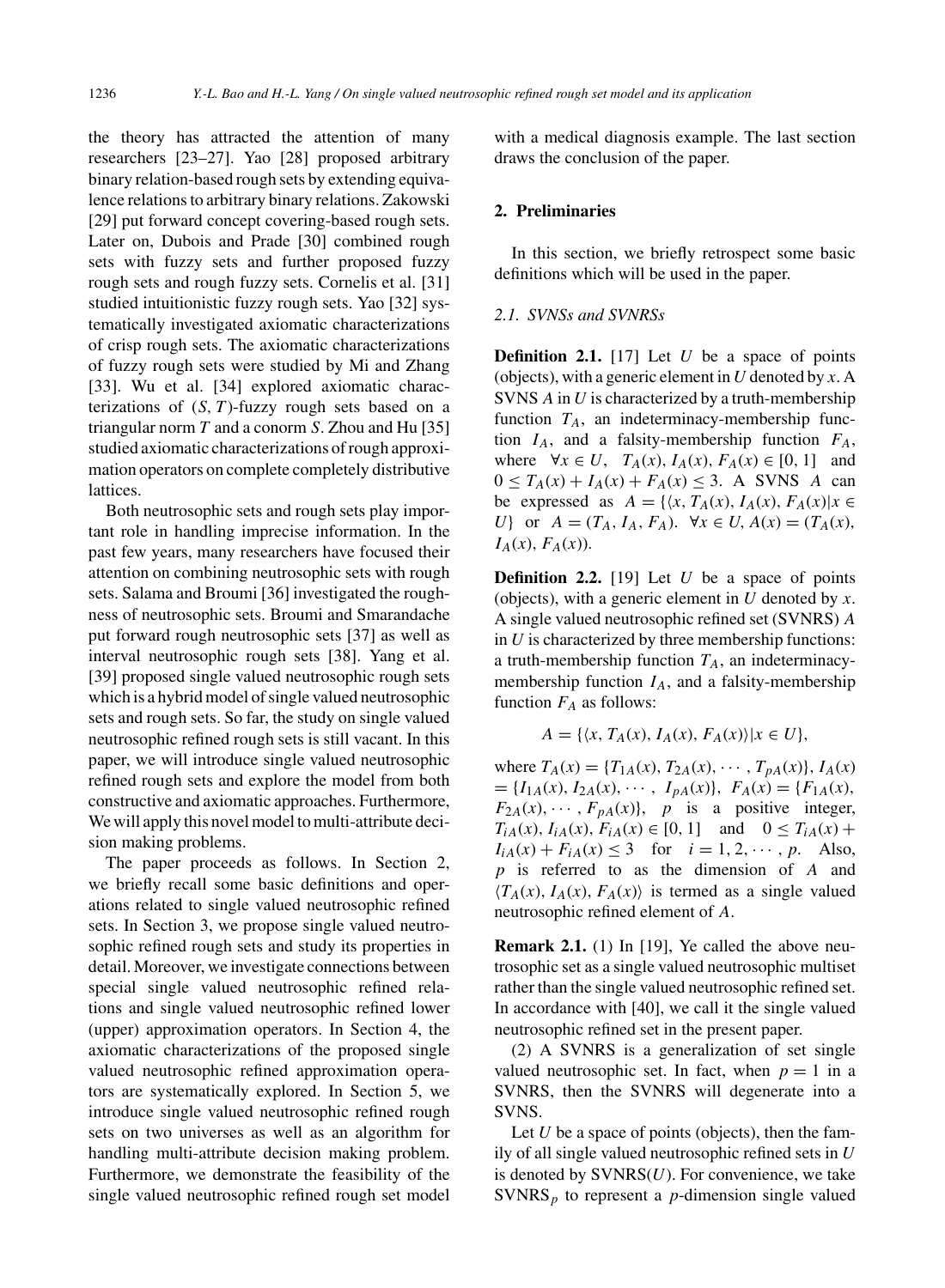neutrosophic refined set and  $\text{SVNRS}_p(U)$  to represent the family of all SVNRS<sub>p</sub> in *U*. Moreover,  $\forall A \in$  $SVMRS_p(U)$ ,

• *A* is referred to as an empty single valued neutrosophic refined set if and only if  $T_{iA}(x) = 0$ ,  $I_{iA}(x) =$  $F_{iA}(x) = 1$  (*i* = 1, 2, ···, *p*) for all  $x \in U$ , the *p*-dimension empty single valued neutrosophic refined set is denoted by ∅*p*.

• *A* is referred to as a full single valued neutrosophic refined set if and only if  $T_{iA}(x) = 1$ ,  $I_{iA}(x) =$  $F_{iA}(x) = 0$  (*i* = 1, 2, ···, *p*) for all  $x \in U$ , the *p*-dimension full single valued neutrosophic refined set is denoted by *Up*.

• *A* is referred to as a *p*-dimension constant single valued neutrosophic refined set if  $T_{iA}(x) =$  $a_i$ ,  $I_{iA}(x) = b_i$ ,  $F_{iA}(x) = c_i$   $(i = 1, 2, \dots, p)$  for all  $x \in U$ . Let  $\alpha = \{a_1, a_2, \dots, a_p\}, \beta = \{b_1, a_2, \dots, b_p\}$ *b*<sub>2</sub>*,* ···*, b<sub>p</sub>*}*, γ* = {*c*<sub>1</sub>*, c*<sub>2</sub>*,* ···*, c<sub><i>p*</sub>}, then the constant single valued neutrosophic refined set is denoted by  $\alpha$ *, β, γ*. Obviously, both  $\emptyset_p$  and  $U_p$  are special single valued neutrosophic refined set is denoted *p*-dimension constant single valued neutrosophic refined sets.

**Definition 2.3.** [19] Let *U* be a space of points (objects). ∀*A*, *B* ∈ SVNRS<sub>*p*</sub>(*U*), then

(1) The complement of *A* is denoted by *A<sup>c</sup>* and defined as:

$$
A^c = \{ \langle x, T_{A^c}(x), I_{A^c}(x), F_{A^c}(x) \rangle | x \in U \},\
$$

where

$$
T_{A^c}(x) = F_A(x) = \{F_{1A}(x), F_{2A}(x), \dots, F_{pA}(x)\},
$$
  
\n
$$
I_{A^c}(x) = \sim I_A(x) = \{1 - I_{1A}(x), 1 - I_{2A}(x), \dots, 1 - I_{pA}(x)\},
$$
  
\n
$$
\cdots, 1 - I_{pA}(x)\},
$$
  
\n
$$
F_{A^c}(x) = T_A(x) = \{T_{1A}(x), T_{2A}(x), \dots, T_{pA}(x)\},
$$

(2) The intersection of *A* and *B* is denoted by  $A \sqcap B$ and defined as:

$$
A \sqcap B = \{ \langle x, T_{A \sqcap B}(x), I_{A \sqcap B}(x), F_{A \sqcap B}(x) \rangle | x \in U \},\
$$

where

$$
T_{A\cap B}(x) = T_A(x)\tilde{\wedge}T_B(x) = \{T_{1A}(x) \wedge T_{1B}(x),
$$
  
\n
$$
T_{2A}(x) \wedge T_{2B}(x), \cdots, T_{pA}(x) \wedge T_{pB}(x)\},
$$
  
\n
$$
I_{A\cap B}(x) = I_A(x)\tilde{\vee}I_B(x) = \{I_{1A}(x) \vee I_{1B}(x),
$$
  
\n
$$
I_{2A}(x) \vee I_{2B}(x), \cdots, I_{pA}(x) \vee I_{pB}(x)\},
$$
  
\n
$$
F_{A\cap B}(x) = F_A(x)\tilde{\vee}F_B(x) = \{F_{1A}(x) \vee F_{1B}(x),
$$
  
\n
$$
F_{2A}(x) \vee F_{2B}(x), \cdots, F_{pA}(x) \vee F_{pB}(x)\},
$$

(3) The union of *A* and *B* is denoted by  $A \sqcup B$  and defined as:

$$
A \sqcup B = \{ \langle x, T_{A \sqcup B}(x), I_{A \sqcup B}(x), F_{A \sqcup B}(x) \rangle | x \in U \},\
$$

where

$$
T_{A \sqcup B}(x) = T_A(x) \widetilde{\vee} T_B(x),
$$
  
\n
$$
I_{A \sqcup B}(x) = I_A(x) \widetilde{\wedge} I_B(x),
$$
  
\n
$$
F_{A \sqcup B}(x) = F_A(x) \widetilde{\wedge} F_B(x).
$$

For any  $y \in U$ , a SVNRS<sub>p</sub> 1<sub>y</sub> and its complement 1*U*−{*y*} are given as follows: ∀*x* ∈ *U*,

$$
T_{1y}(x) = \begin{cases} \{1, 1, \dots, 1\}, x = y \\ \{0, 0, \dots, 0\}, x \neq y \end{cases},
$$
  
\n
$$
I_{1y}(x) = F_{1y}(x) = \begin{cases} \{0, 0, \dots, 0\}, x = y \\ \{1, 1, \dots, 1\}, x \neq y \end{cases};
$$
  
\n
$$
T_{1_{U-[y]}}(x) = \begin{cases} \{0, 0, \dots, 0\}, x = y \\ \{1, 1, \dots, 1\}, x \neq y \end{cases},
$$
  
\n
$$
I_{1_{U-[y]}}(x) = F_{1_{U-[y]}}(x) = \begin{cases} \{1, 1, \dots, 1\}, x = y \\ \{0, 0, \dots, 0\}, x \neq y \end{cases}.
$$

**Definition 2.4.** [19] Let *A, B* be two *p*-dimension SVNRSs in *U*. If for any  $x \in U$ ,  $T_A(x) \prec$  $T_B(x)$ ,  $I_B(x) \prec I_A(x)$ ,  $F_B(x) \prec F_A(x)$ , i.e.  $T_{iA}(x) \leq$  $T_{iB}(x)$ ,  $I_{iB} \leq I_{iA}(x)$ ,  $F_{iB}(x) \leq F_{iA}(x)$  for all  $i =$  $1, 2, \cdots, p$ , then we say *A* is contained in *B*, denoted by  $A \sqsubset B$ .

**Proposition 2.1.** *Let A and B be two p-dimension SVNRSs in U, the following properties can be obtained:*

- *(1) Idempotency:*  $A \sqcap A = A$ ,  $A \sqcup A = A$ ;
- *(2)* Commutativity:  $A \sqcap B = B \sqcap A$ ,  $A \sqcup B =$  $B \sqcup A$ *;*
- *(3) Associativity: A*  $\Box (B \Box C) = (A \Box B) \Box C,$  $A \sqcup (B \sqcup C) = (A \sqcup B) \sqcup C;$
- *(4) Distributivity:*  $A \sqcap (B \sqcup C) = (A \sqcap B) \sqcup (A \sqcap$ *C*)*,*  $A \sqcup (B \sqcap C) = (A \sqcup B) \sqcap (A \sqcup C)$ ;
- (5) De Morgan's laws:  $(A \sqcap B)^c = A^c \sqcup B^c$ ,  $(A \sqcup B)^c = A^c \sqcap B^c;$
- *(6) Double negation law:*  $(A^c)^c = A$ *.*

**Proof.** The results are straightforward from Definition 2.3.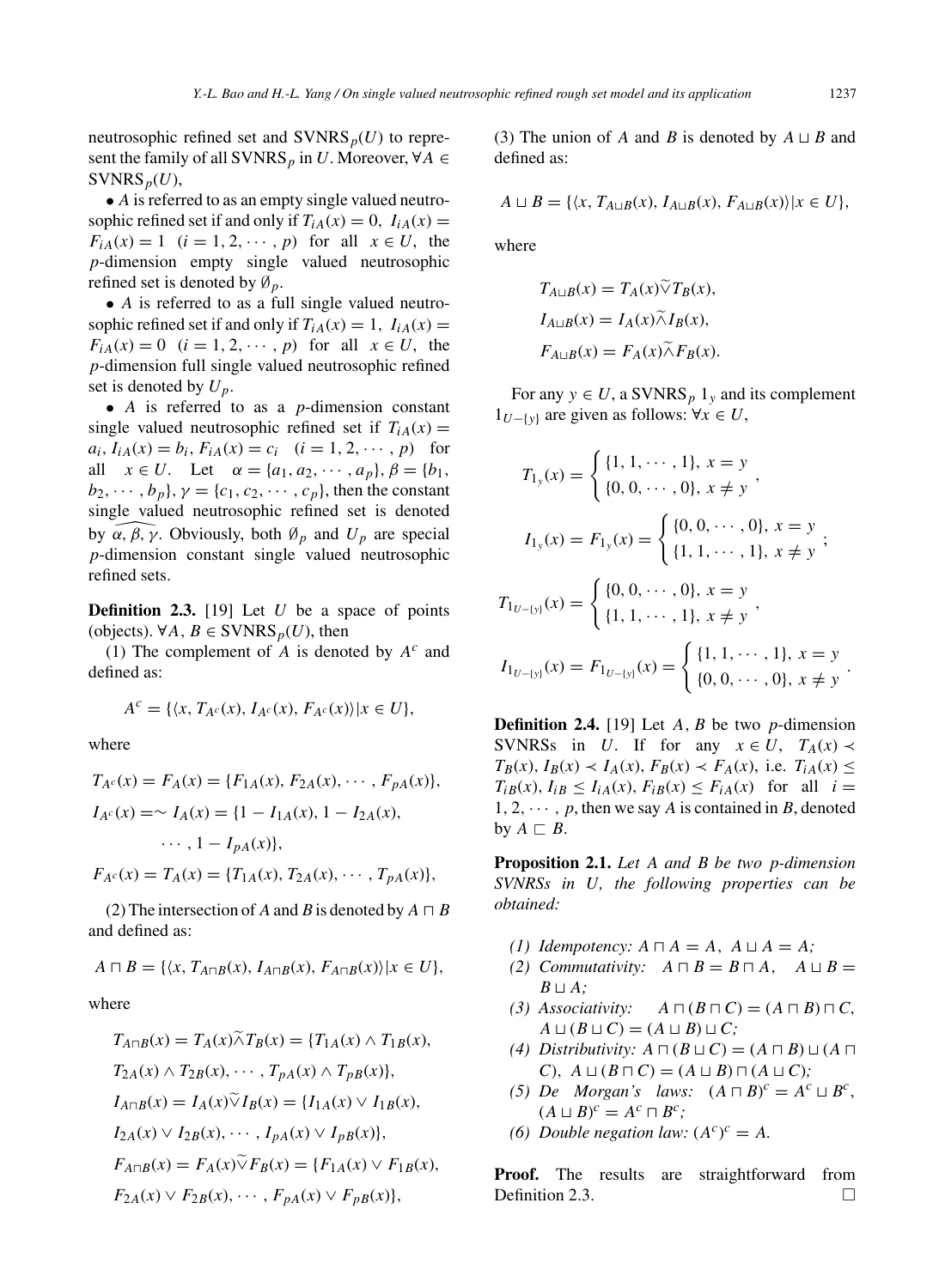## *2.2. Pawlak rough sets and single valued neutrosophic rough sets*

**Definition 2.5.** [21, 22] Let  $R$  be an equivalence relation on a non-empty finite universe *U*. Then the pair  $(U, \mathcal{R})$  is referred to as a Pawlak approximation space. ∀*X* ⊆ *U*, the lower and upper approximations of *X* with respect to  $(U, \mathcal{R})$  are defined as follows:

$$
\underline{\mathcal{R}}(X) = \{x \in U \mid [x]_{\mathcal{R}} \subseteq X\},\
$$

$$
\overline{\mathcal{R}}(X) = \{x \in U \mid [x]_{\mathcal{R}} \cap X \neq \emptyset\},\
$$

where  $[x]_{\mathcal{R}} = \{y \in U \mid (x, y) \in \mathcal{R}\}.$  The pair  $(R(X), \overline{R}(X))$  is called a Pawlak rough set. R and  $\overline{R}$ are called lower and upper approximation operators, respectively.

A SVNS  $\mathcal R$  in  $U \times U$  is referred to as a single valued neutrosophic relation (SVNR) in *U*, denoted by  $\mathcal{R} = \{((x, y), T_{\mathcal{R}}(x, y), I_{\mathcal{R}}(x, y), F_{\mathcal{R}}(x, y)) | (x, y) \}$  $\in U \times U$ }, where  $T_R : U \times U \longrightarrow [0, 1]$ ,  $I_R : U \times U \longrightarrow [0, 1]$  and  $F_R : U \times U \longrightarrow [0, 1]$  $F_{\mathcal{R}}: U \times U \longrightarrow [0, 1]$ represent the truth-membership function, indeterminacy-membership function and falsity-membership function of  $R$ , respectively.

Based on a SVNR, Yang et al. [39] gave the notion of single valued neutrosophic rough set as follows.

**Definition 2.6.** [39] Let  $R$  be a SVNR in  $U$ , the tuple  $(U, \mathcal{R})$  is called a single valued neutrosophic approximation space.  $\forall A \in \text{SVNS}(U)$ , the lower and upper approximations of A with respect to  $(U, \mathcal{R})$ , denoted by  $\mathcal{R}(A)$  and  $\overline{\mathcal{R}}(A)$ , are two SVNSs whose membership functions are defined as:  $\forall x \in U$ ,

$$
T_{\underline{R}(A)}(x) = \bigwedge_{y \in U} (F_{\mathcal{R}}(x, y) \vee T_A(y)),
$$
  
\n
$$
I_{\underline{R}(A)}(x) = \bigvee_{y \in U} ((1 - I_{\mathcal{R}}(x, y)) \wedge I_A(y)),
$$
  
\n
$$
F_{\underline{R}(A)}(x) = \bigvee_{y \in U} (T_{\mathcal{R}}(x, y) \wedge F_A(y));
$$
  
\n
$$
T_{\overline{R}(A)}(x) = \bigvee_{y \in U} (T_{\mathcal{R}}(x, y) \wedge T_A(y)),
$$
  
\n
$$
I_{\overline{R}(A)}(x) = \bigwedge_{y \in U} (I_{\mathcal{R}}(x, y) \vee I_A(y)),
$$
  
\n
$$
F_{\overline{R}(A)}(x) = \bigwedge_{y \in U} (F_{\mathcal{R}}(x, y) \vee F_A(y)).
$$

The pair  $(R(A), \overline{R}(A))$  is called a single valued neutrosophic rough set of *A* with respect to (*U,* R).  $\overline{\mathcal{R}}$  and  $\overline{\mathcal{R}}$  are referred to as single valued neutrosophic lower and upper approximation operators, respectively.

## **3. The constructive approach of single valued neutrosophic refined rough sets**

# *3.1. The notion of single valued neutrosophic refined rough sets*

Ye [19] presented single valued neutrosophic refined sets as a generalization of single valued neutrosophic sets. In this subsection, we will introduce single valued neutrosophic refined relations and single valued neutrosophic refined rough sets to extend the notions and results in [18, 39].

**Definition 3.1.** A SVNRS<sub>p</sub>  $\mathcal{R}$  in  $U \times U$  is termed as a *p*-dimension single valued neutrosophic refined relation (SVNRR<sub>p</sub>) in  $U$ , which is characterized by three membership functions: a truth-membership function  $T_{\mathcal{R}}$ , an indeterminacy-membership function  $I_{\mathcal{R}}$ , and a falsity-membership function  $F_R$  as follows:

$$
\mathcal{R} = \{ \langle (x, y), T_{\mathcal{R}}(x, y), I_{\mathcal{R}}(x, y), F_{\mathcal{R}}(x, y) \rangle \mid
$$
  

$$
(x, y) \in U \times U \},
$$

where

$$
T_{\mathcal{R}}(x, y) = \{T_{1\mathcal{R}}(x, y), T_{2\mathcal{R}}(x, y), \cdots, T_{p\mathcal{R}}(x, y)\},
$$
  
\n
$$
I_{\mathcal{R}}(x, y) = \{I_{1\mathcal{R}}(x, y), I_{2\mathcal{R}}(x, y), \cdots, I_{p\mathcal{R}}(x, y)\},
$$
  
\n
$$
F_{\mathcal{R}}(x, y) = \{F_{1\mathcal{R}}(x, y), F_{2\mathcal{R}}(x, y), \cdots, F_{p\mathcal{R}}(x, y)\},
$$

*p* is a positive integer,  $T_i \mathcal{R}(x, y)$ ,  $I_i \mathcal{R}(x, y)$ ,  $F_{i\mathcal{R}}(x, y) \in [0, 1]$  for  $i = 1, 2, \dots, p$ .

Let  $\mathcal R$  be a SVNRR<sub>p</sub> in *U*. If  $T_{i\mathcal R}(x, x) = 1$ and  $I_{i\mathcal{R}}(x, x) = F_{i\mathcal{R}}(x, x) = 0$   $(i = 1, 2, \dots, p)$ for all  $x \in U$ , then we say R is reflexive. If  $T_i \mathcal{R}(x, y) = T_i \mathcal{R}(y, x), \quad I_i \mathcal{R}(x, y) = I_i \mathcal{R}(y, x)$  and  $F_{iR}(x, y) = F_{iR}(y, x)$  (*i* = 1, 2, ···, *p*) for all *x*, *y*  $\in U$ , then we say  $\mathcal{R}$  is symmetric. If  $\bigvee_{y \in U} T_{\mathcal{R}}(x, y) =$  $\{1, 1, \dots, 1\}$  and  $\bigwedge_{y \in U} I_{\mathcal{R}}(x, y) = \bigwedge_{y \in U} F_{\mathcal{R}}(x, y) =$  $\{0, 0, \dots, 0\}$  for all  $x \in U$ , then we say  $\mathcal R$  is serial. If  $\bigvee_{y \in U} (T_R(x, y) \tilde{\wedge} T_R(y, z)) \prec T_R(x, z), I_R(x, z) \prec$  $\bigwedge_{y \in U} (I_R(x, y) \widetilde{\vee} T_R(y, z))$  and  $F_R(x, z) \prec \bigwedge_{y \in U} (I_R(x, y) \widetilde{\vee} T_R(y, z))$  $(F_{\mathcal{R}}(x, y) \widetilde{\vee} F_{\mathcal{R}}(y, z))$  for all *x*, *y*, *z*  $\in U$ , then we say  $\mathcal{R}$  is transitive.

**Definition 3.2.** Let  $\mathcal{R}$  be a SVNRR<sub>p</sub> in *U*, the tuple  $(U, \mathcal{R})$  is termed as a *p*-dimension single valued neutrosophic refined approximation space. ∀*A* ∈ SVNRS $_p(U)$ , the lower and upper approximations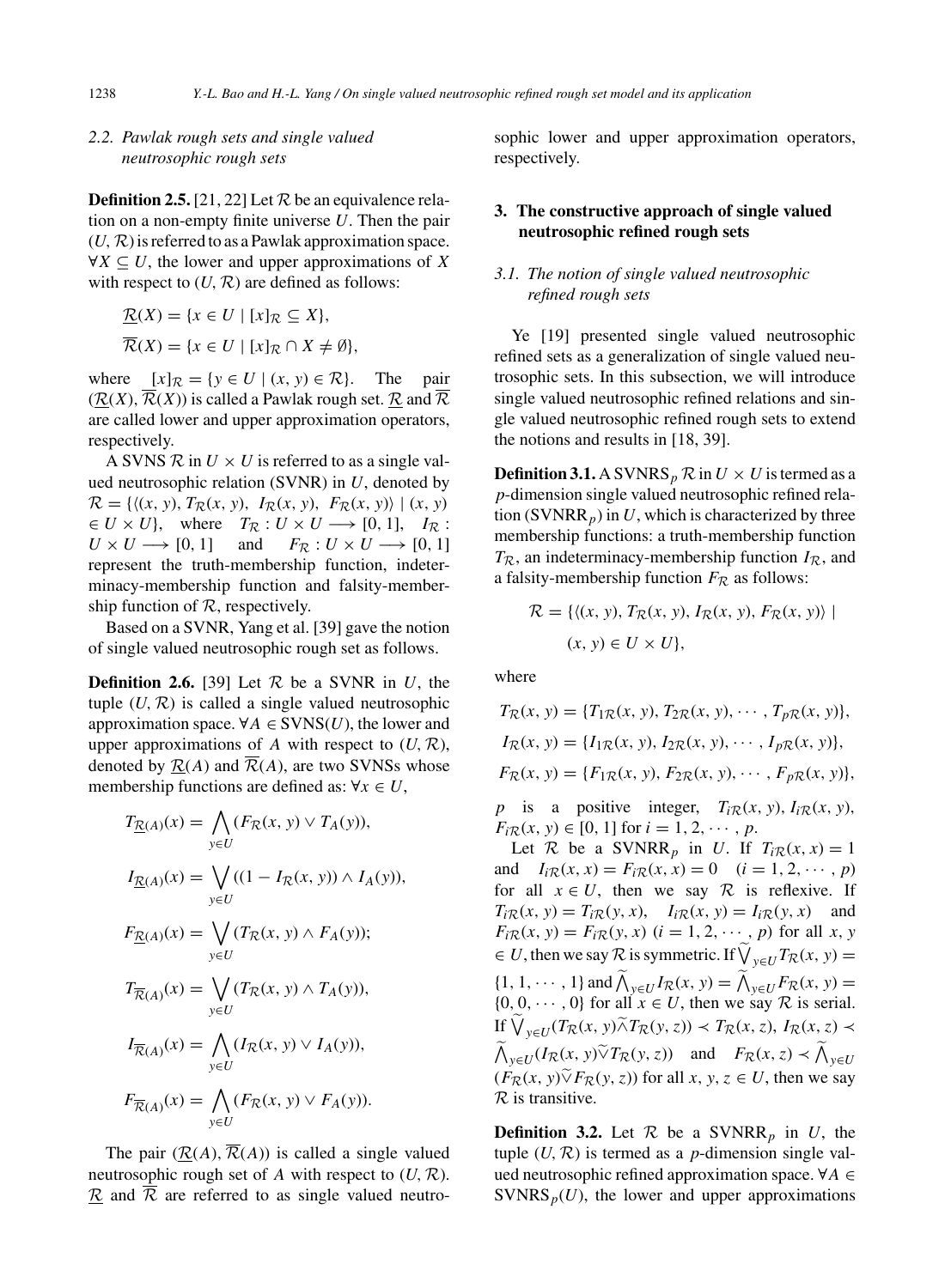| $A$ z-unnension single valued neutrosophic refined relation $\kappa$ |                                                            |                                                            |  |  |
|----------------------------------------------------------------------|------------------------------------------------------------|------------------------------------------------------------|--|--|
| $\mathcal R$                                                         | $x_1$                                                      | $x_2$                                                      |  |  |
| $x_1$                                                                | $\langle \{0.2, 0.5\}, \{0.3, 0.2\}, \{0.8, 0.9\} \rangle$ | $(0.2, 0.7], \{0.2, 0.1\}, \{0.9, 0.8\}$                   |  |  |
| $x_2$                                                                | $( \{0.4, 0.6\}, \{0.3, 0.4\}, \{0.2, 0.4\} )$             | $( \{0.8, 0.9\}, \{0.2, 0.3\}, \{0, 0.1\} )$               |  |  |
| $x_3$                                                                | $( \{0.8, 0.9\}, \{0.1, 0.2\}, \{0.1, 0.3\} )$             | $\langle \{0.7, 0.9\}, \{0.3, 0.5\}, \{0.2, 0.2\} \rangle$ |  |  |
| $x_4$                                                                | $( \{0.5, 0.8\}, \{0.3, 0.4\}, \{0.2, 0.3\} )$             | $\langle \{0, 0.1\}, \{0, 0.2\}, \{0.8, 1\} \rangle$       |  |  |
| $\mathcal{R}$                                                        | $x_3$                                                      | $x_4$                                                      |  |  |
| $x_1$                                                                | $\langle \{0.8, 1\}, \{0.2, 0.4\}, \{0, 0.1\} \rangle$     | $\langle \{0.1, 0.3\}, \{0.3, 0.4\}, \{0.8, 1\} \rangle$   |  |  |
| $x_2$                                                                | $( \{0.9, 1\}, \{0.5, 0.8\}, \{0, 0.1\} )$                 | $\langle \{0, 0.1\}, \{0.2, 0.3\}, \{0.9, 1\} \rangle$     |  |  |
| $x_3$                                                                | $( \{0.5, 0.8\}, \{0.8, 0.5\}, \{0.3, 0.5\} )$             | $( \{0.9, 1\}, \{0.4, 0.6\}, \{0.1, 0.3\})$                |  |  |
| $x_4$                                                                | $( \{0, 0.1\}, \{0.3, 0.4\}, \{0.8, 0.9\})$                | $\langle \{0, 0.1\}, \{0.1, 0.2\}, \{0.7, 0.9\} \rangle$   |  |  |

Table 1 A 2-dimension single valued neutrosophic refined relation R

of *A* with respect to  $(U, \mathcal{R})$  are two *p*-dimension SVNRSs, denoted by  $R(A)$  and  $\overline{R}(A)$ , whose membership functions are defined as follows:  $\forall x \in U$ ,

$$
T_{\underline{R}(A)}(x) = \widetilde{\bigwedge}_{y \in U} (F_{\mathcal{R}}(x, y) \widetilde{\vee} T_A(y)),
$$
  
\n
$$
I_{\underline{R}(A)}(x) = \widetilde{\bigvee}_{y \in U} ((\sim I_{\mathcal{R}}(x, y)) \widetilde{\wedge} I_A(y)),
$$
  
\n
$$
F_{\underline{R}(A)}(x) = \widetilde{\bigvee}_{y \in U} (T_{\mathcal{R}}(x, y) \widetilde{\wedge} F_A(y));
$$
  
\n
$$
T_{\overline{R}(A)}(x) = \widetilde{\bigvee}_{y \in U} (T_{\mathcal{R}}(x, y) \widetilde{\wedge} T_A(y)),
$$
  
\n
$$
I_{\overline{R}(A)}(x) = \widetilde{\bigwedge}_{y \in U} (I_{\mathcal{R}}(x, y) \widetilde{\vee} I_A(y)),
$$
  
\n
$$
F_{\overline{R}(A)}(x) = \widetilde{\bigwedge}_{y \in U} (F_{\mathcal{R}}(x, y) \widetilde{\vee} F_A(y)).
$$

The pair  $(R(A), \overline{R}(A))$  is termed as the single valued neutrosophic refined rough set of *A* with respect to  $(U, \mathcal{R})$ .  $\mathcal{R}$  and  $\overline{\mathcal{R}}$  are termed as single valued neutrosophic refined lower and upper approximation operators, respectively.

**Example 3.1.** Let  $U = \{x_1, x_2, x_3, x_4\}$ .  $\mathcal{R} \in$ SVNRS<sub>2</sub>( $U \times U$ ) is a SVNRR<sub>2</sub> given in Table 1. Assume  $A \in \text{SVNRS}_2(U)$  is given as follows:

$$
A = \{ \langle x_1, \{0.5, 0.8\}, \{0.2, 0.4\}, \{0.1, 0.3\} \rangle,
$$
  

$$
\langle x_2, \{0.7, 0.9\}, \{0.2, 0.4\}, \{0.5, 0.6\} \rangle,
$$
  

$$
\langle x_3, \{0.2, 0.4\}, \{0.6, 0.3\}, \{0.7, 0.5\} \rangle,
$$
  

$$
\langle x_4, \{0.2, 0.6\}, \{0.3, 0.5\}, \{0.1, 0.4\} \rangle \}.
$$

By Definition 3.2, we can obtain the lower and upper approximations of  $A$  with respect to  $(U, \mathcal{R})$  as follows:

 $\mathcal{R}(A)(x_1) = \langle \{0.2, 0.4\}, \{0.6, 0.5\}, \{0.7, 0.6\} \rangle$  $\overline{\mathcal{R}}(A)(x_1) = \langle \{0.2, 0.7\}, \{0.2, 0.4\}, \{0.7, 0.5\} \rangle$  $\mathcal{R}(A)(x_2) = \langle \{0.2, 0.4\}, \{0.5, 0.5\}, \{0.7, 0.6\} \rangle$  $\overline{\mathcal{R}}(A)(x_2) = \langle \{0.7, 0.9\}, \{0.2, 0.4\}, \{0.2, 0.4\} \rangle$  $\mathcal{R}(A)(x_3) = \langle \{0.2, 0.5\}, \{0.3, 0.4\}, \{0.5, 0.6\} \rangle$  $\overline{\mathcal{R}}(A)(x_3) = \langle \{0.7, 0.9\}, \{0.2, 0.4\}, \{0.1, 0.3\} \rangle$  $\mathcal{R}(A)(x_4) = \langle \{0.5, 0.8\}, \{0.6, 0.5\}, \{0.1, 0.3\} \rangle$  $\overline{\mathcal{R}}(A)(x_4) = \langle \{0.5, 0.8\}, \{0.2, 0.4\}, \{0.2, 0.3\} \rangle$ .

**Remark 3.1.** If  $\mathcal{R}$  in Definition 3.2 is a single valued neutrosophic relation and *A* is a single valued neutrosophic set, then Definition 3.2 is consistent to the notion of single valued neutrosophic rough sets proposed in [39], which means that single valued neutrosophic rough sets proposed in [39] is a special case of single valued neutrosophic refined rough sets.

# *3.2. The properties of single valued neutrosophic refined approximation operators*

This subsection is devoted to the properties of single valued neutrosophic refined lower and upper approximation operators.

**Theorem 3.1.** *Let* (*U,* R) *be a p-dimension single valued neutrosophic refined approximation space. The single valued neutrosophic refined lower and upper approximation operators defined in Definition* 3.2 have the following properties:  $\forall A, B, \alpha, \beta, \gamma \in \mathbb{R}$ *upper approximation operators defined in Definition*  $SVMRS_p(U)$ ,

- *(1)*  $\mathcal{R}(U) = U$ ,  $\overline{\mathcal{R}}(\emptyset) = \emptyset$ ;
- (2) If  $A \sqsubset B$ , then  $\underline{\mathcal{R}}(A) \sqsubset \underline{\mathcal{R}}(B)$  and  $\mathcal{R}(A) \sqsubset$  $\overline{\mathcal{R}}(B)$ :
- (3)  $\underline{\mathcal{R}}(\underline{A} \sqcap B) = \underline{\mathcal{R}}(\underline{A}) \sqcap \underline{\mathcal{R}}(\underline{B}), \overline{\mathcal{R}}(\underline{A} \sqcup \underline{B}) = \overline{\mathcal{R}}(\underline{A})$  $\sqcup \overline{\mathcal{R}}(B);$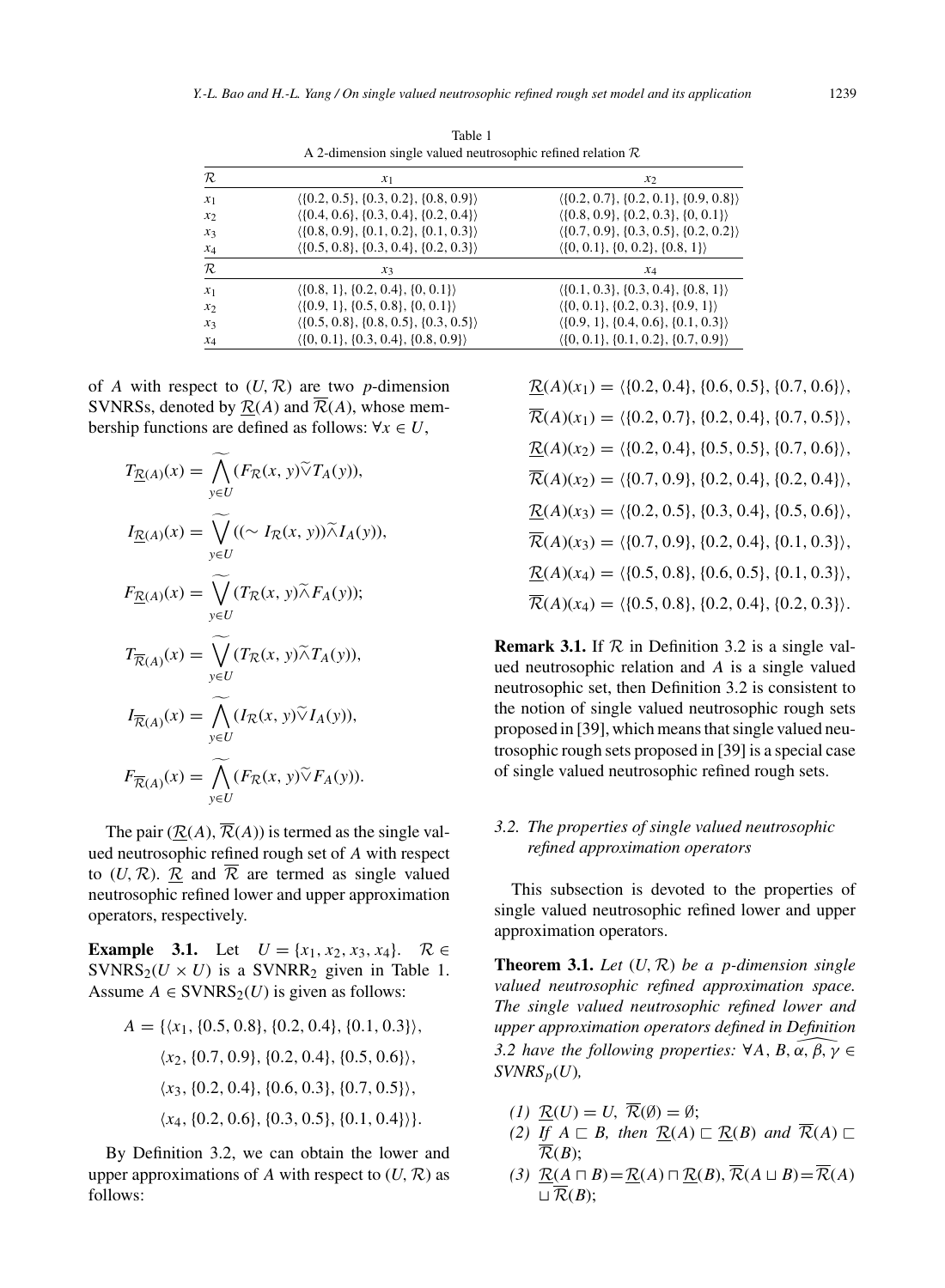- $\mathcal{R}(A) \sqsubseteq R(A) \sqcup \mathcal{R}(B) \sqsubseteq \mathcal{R}(A \sqcup B), R(A \sqcap B) \sqsubseteq$  $R(A) \sqcap R(B);$
- $(\mathcal{F}) \ \underline{\mathcal{R}}(A^c) = (\overline{\mathcal{R}}(A))^c, \overline{\mathcal{R}}(A^c) = (\underline{\mathcal{R}}(A))^c;$  $\overline{\mathcal{R}}(A) \sqcap \overline{\mathcal{R}}(B);$ <br> *(5)*  $\underline{\mathcal{R}}(A^c) = (\overline{\mathcal{R}}(A))^c, \overline{\mathcal{R}}(A^c) = (\underline{\mathcal{R}}(A))^c;$ <br> *(6)*  $\underline{\mathcal{R}}(A \sqcup \alpha, \beta, \gamma) = \underline{\mathcal{R}}(A) \sqcup \alpha, \beta, \gamma, \overline{\mathcal{R}}(A \sqcap$
- $\frac{a}{r}$ ,  $\mathcal{R}(A^c)$ <br>=  $\frac{\mathcal{R}(A)}{\alpha}$ ,  $\beta$ ,  $\gamma$ ; *(6)*  $\underline{\mathcal{R}}(A \sqcup \alpha, \beta, \gamma) = \underline{\mathcal{R}}(A) \sqcup \alpha, \beta, \gamma, \mathcal{R}(A)$ <br>  $\alpha, \beta, \gamma) = \overline{\mathcal{R}}(A) \sqcap \alpha, \beta, \gamma;$ <br>
(7)  $\underline{\mathcal{R}}(\emptyset_p) = \emptyset_p \Longleftrightarrow \underline{\mathcal{R}}(\alpha, \beta, \gamma) = \widehat{\alpha, \beta, \gamma}.$

$$
\alpha, \beta, \gamma = \mathcal{R}(A) \sqcap \alpha, \beta, \gamma;
$$
  
(7) 
$$
\underline{\mathcal{R}}(\emptyset_p) = \emptyset_p \Longleftrightarrow \underline{\mathcal{R}}(\alpha, \beta, \gamma) = \alpha, \beta, \gamma,
$$
  

$$
\overline{\mathcal{R}}(U_p) = U_p \Longleftrightarrow \overline{\mathcal{R}}(\alpha, \beta, \gamma) = \alpha, \beta, \gamma.
$$

**Proof.** All claims are immediate results of the corresponding definitions.

**Theorem 3.2.** Let  $\mathcal{R}_1$  and  $\mathcal{R}_2$  be two p-dimension *SVNRRs in U.* ∀*A* ∈ *SVNRS*<sub>*p*</sub>(*U*)*, we have* 

$$
(1) \frac{\mathcal{R}_1 \sqcup \mathcal{R}_2(A) = \mathcal{R}_1(A) \sqcap \mathcal{R}_2(A);}{\mathcal{R}_1 \sqcup \mathcal{R}_2(A) = \overline{\mathcal{R}_1}(A) \sqcup \overline{\mathcal{R}_2}(A).
$$

**Proof.** (1) According to Definitions 2.3 and 3.2, the result can be easily proved.

(2) According to Proposition 2.1 (5) and Theorem 3.1 (5), the result can be directly obtained.  $\square$ 

**Theorem 3.3.** Let  $\mathcal{R}_1$  and  $\mathcal{R}_2$  be two p-dimension *SVNRRs in U.* ∀*A* ∈ *SVNRS*<sub>*p*</sub>(*U*)*, we have* 

$$
(1) \frac{\mathcal{R}_1(A) \sqcap \mathcal{R}_2(A) \sqsubset \mathcal{R}_1(A) \sqcup \mathcal{R}_2(A)}{\sqsubset \mathcal{R}_1 \sqcap \mathcal{R}_2(A);}
$$
  
\n
$$
(2) \frac{\mathcal{R}_1 \sqcap \mathcal{R}_2(A)}{\mathcal{R}_1 \sqcap \mathcal{R}_2(A) \sqsubset \mathcal{R}_1(A) \sqcap \mathcal{R}_2(A) \sqsubset \mathcal{R}_1(A)}
$$
  
\n
$$
\sqcup \mathcal{R}_2(A).
$$

**Proof.** (1) According to Definition 3.2,  $\forall x \in U$ ,

$$
T_{\underline{\mathcal{R}}_1 \sqcap \underline{\mathcal{R}}_2(A)}(x) = \widetilde{\bigwedge}_{y \in U} (F_{\mathcal{R}}_1 \sqcap \mathcal{R}_2(x, y) \widetilde{\vee} T_A(y))
$$
  
\n
$$
= \widetilde{\bigwedge}_{y \in U} ((F_{\mathcal{R}}_1(x, y) \widetilde{\vee} T_A(y)) \widetilde{\vee}
$$
  
\n
$$
(F_{\mathcal{R}}_2(x, y) \widetilde{\vee} T_A(y)))
$$
  
\n
$$
\geq \left( \widetilde{\bigwedge}_{y \in U} (F_{\mathcal{R}}_1(x, y) \widetilde{\vee} T_A(y)) \right)
$$
  
\n
$$
\widetilde{\vee} \left( \widetilde{\bigwedge}_{y \in U} (F_{\mathcal{R}}_2(x, y) \widetilde{\vee} T_A(y)) \right)
$$
  
\n
$$
= T_{\underline{\mathcal{R}}_1(A)}(x) \widetilde{\vee} T_{\underline{\mathcal{R}}_2(A)}(x)
$$
  
\n
$$
= T_{\underline{\mathcal{R}}_1(A) \sqcup \underline{\mathcal{R}}_2(A)}(x),
$$
  
\n
$$
I_{\underline{\mathcal{R}}_1 \sqcap \underline{\mathcal{R}}_2(A)}(x) = \widetilde{\bigvee}_{y \in U} ((\sim I_{\mathcal{R}}_1 \sqcap \mathcal{R}_2(x, y)) \widetilde{\wedge} I_A(y))
$$

$$
= \widetilde{\bigvee_{y \in U}} ((\sim I_{\mathcal{R}_1}(x, y)) \widetilde{\wedge} (\sim I_{\mathcal{R}_2}(x, y))
$$
  
\n
$$
= \widetilde{\bigvee_{y \in U}} (((\sim I_{\mathcal{R}_1}(x, y)) \widetilde{\wedge} I_A(y))
$$
  
\n
$$
= \widetilde{\bigvee_{y \in U}} ((\sim I_{\mathcal{R}_2}(x, y)) \widetilde{\wedge} I_A(y)))
$$
  
\n
$$
\leq \left( \widetilde{\bigvee_{y \in U}} ((\sim I_{\mathcal{R}_1}(x, y)) \widetilde{\wedge} I_A(y)) \right)
$$
  
\n
$$
= \widetilde{\bigvee_{y \in U}} ((\sim I_{\mathcal{R}_2}(x, y)) \widetilde{\wedge} I_A(y))
$$
  
\n
$$
= I_{\underline{\mathcal{R}}_1(A)}(x) \widetilde{\wedge} I_{\underline{\mathcal{R}}_2(A)}(x)
$$
  
\n
$$
= I_{\underline{\mathcal{R}}_1(A)}(x) \mathbb{E}_2(A)(x),
$$

Similarly, we can show

$$
F_{\underline{\mathcal{R}}_1 \cap \underline{\mathcal{R}}_2(A)}(x) \le F_{\underline{\mathcal{R}}_1(A) \sqcup \underline{\mathcal{R}}_2(A)}(x).
$$

It is obvious  $\underline{\mathcal{R}}_1(A) \sqcap \underline{\mathcal{R}}_2(A) \sqsubset \underline{\mathcal{R}}_1(A) \sqcup \underline{\mathcal{R}}_2(A)$ . Hence, we get that  $R_1(A) \sqcap R_2(A) \sqsubset R_1(A) \sqcup$  $\underline{\mathcal{R}_2}(A) \sqsubset \underline{\mathcal{R}_1 \sqcap \mathcal{R}_2}(A)$ .

(2) According to  $(1)$  and Theorem 3.1  $(5)$ , we have

$$
\overline{\mathcal{R}_1 \cap \mathcal{R}_2}(A) = (\underbrace{\mathcal{R}_1 \cap \mathcal{R}_2}(A^c))^c
$$
  
\n
$$
\subseteq (\underbrace{\mathcal{R}_1(A^c) \sqcup \mathcal{R}_2(A^c))^c}
$$
  
\n
$$
= (\underbrace{\mathcal{R}_1(A^c))^c \sqcap (\mathcal{R}_2(A^c))^c}
$$
  
\n
$$
= \overline{\mathcal{R}_1}(A) \sqcap \overline{\mathcal{R}_2}(A).
$$

Consequently,  $\mathcal{R}_1 \sqcap \mathcal{R}_2(A) \sqsubset \mathcal{R}_1(A) \sqcap \mathcal{R}_2(A) \sqsubset$  $\overline{\mathcal{R}_1}(A) \sqcup \overline{\mathcal{R}_2}(A)$ .

**Remark 3.2.** Let  $\mathcal{R}_1$  and  $\mathcal{R}_2$  be two *p*-dimension SVNRRs in *U*. ∀*A* ∈ SVNRS<sub>*p*</sub>(*U*). If  $\mathcal{R}_1 \subset \mathcal{R}_2$ , then  $\underline{\mathcal{R}}_2(A) \sqsubset \underline{\mathcal{R}}_1(A)$  and  $\mathcal{R}_1(A) \sqsubset \mathcal{R}_2(A)$ .

**Proof.** According to Theorem 3.3, the result is obvious.  $\Box$ 

Next, we study the connections between special SVNRRs and single valued neutrosophic refined approximation operators.

**Theorem 3.4.** *Let*  $(U, R)$  *be a p-dimension single valued neutrosophic refined approximation space.* R*and* R *are the lower and upper approximation operators defined in Definition 3.2, then we have the following results:*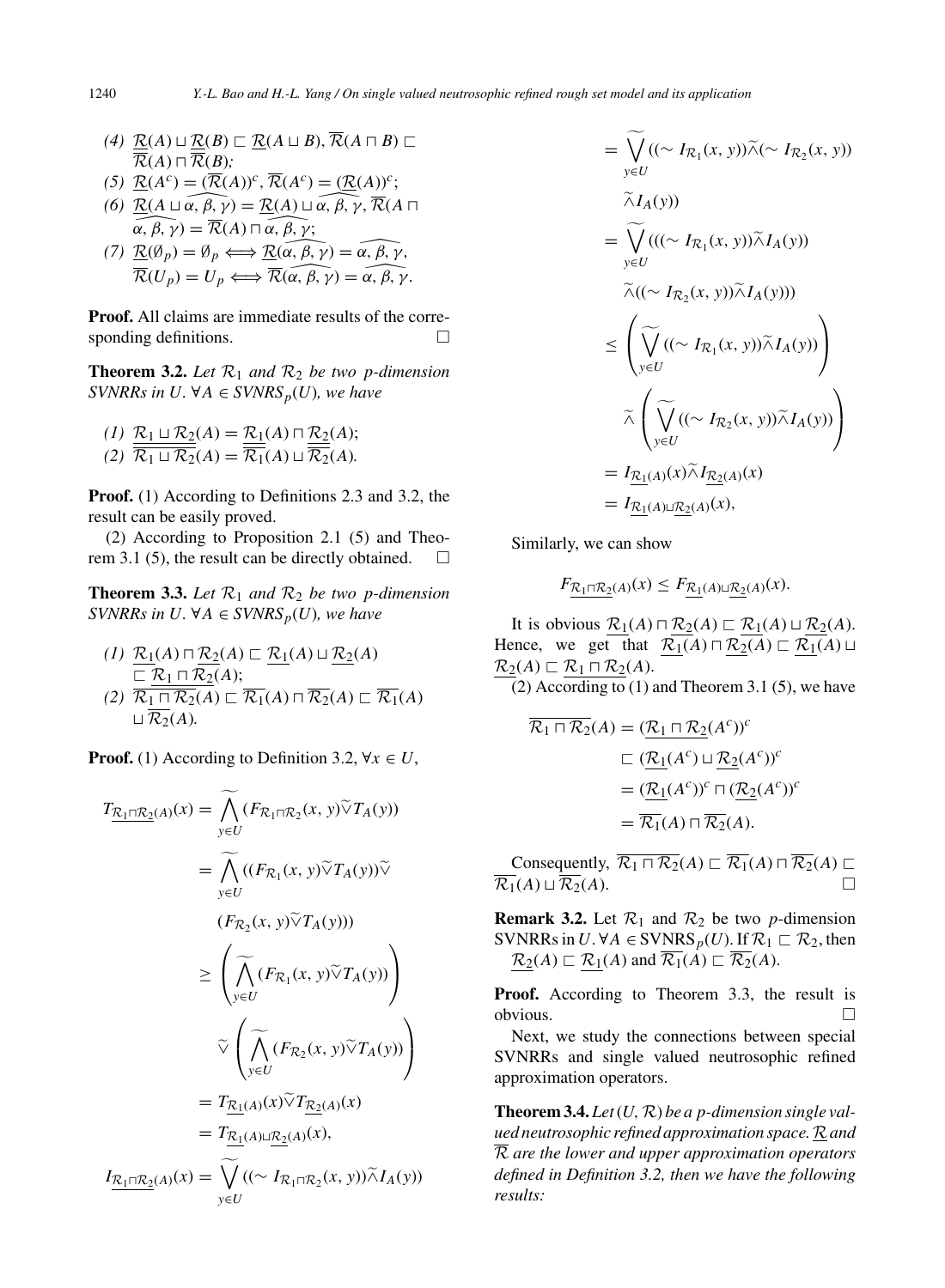Y.-L. *Bao and H.-L. Yang / On single valued neutrosophic refined rough set model and its application*  
\n(1) 
$$
\mathcal{R}
$$
 is serial  $\iff \mathcal{R}(\alpha, \beta, \gamma) = \alpha, \beta, \gamma$ ,  $\sim \bigwedge_{y \in U} I_R(x, y) = \{1, 1, \cdots, 1\}$ ,  $\forall \alpha, \beta, \gamma \in \text{SVNRS}_p(U)$ ,  $\iff \mathcal{R}(\alpha, \beta, \gamma) = \alpha, \beta, \gamma$ , which implies that  $\iff \mathcal{R}(\alpha, \beta, \gamma) = \alpha, \beta, \gamma$ ,  $\bigwedge_{y \in U} I_R(x, y) = \{0, 0, \cdots, 0\}$ ,  $\forall \alpha, \beta, \gamma \in \text{SVNRS}_p(U)$ ,  $\iff \mathcal{R}(U_p) = U_p$ ;  $\bigwedge_{y \in U} F_R(x, y) = \{0, 0, \cdots, 0\}$ .  
\n(2)  $\mathcal{R}$  is reflexive  $\iff \mathcal{R}(A) \sqsubset A$ ,  $\forall A \in \text{SVNRS}_p(U)$ , Thus, *R* is serial.  
\n $\iff A \sqsubset \overline{\mathcal{R}}(A)$ ,  $\forall A \in \text{SVNRS}_p(U)$ ;  $\forall A \in \text{SVNRS}_p(U)$ ,  $\forall X \in U$ ,  $\forall A \in \text{SVNRS}_p(U)$ ,  $\forall X \in U$ ,  $\forall A \in \text{SVNRS}_p(U)$ ,  $\forall X \in U$ ,  $\forall B \in \text{TVNRS}_p(U)$ ,  $\forall X \in U$ ,  $\forall B \in \text{TVNRS}_p(U)$ ,  $\forall X \in U$ ,  $\forall B \in \text{TVNRS}_p(U)$ ,  $\forall X \in U$ ,  $\forall B \in \text{TVNRS}_p(U)$ ,  $\forall X \in U$ ,  $\forall B \in \text{TVNRS}_p(U)$ ,  $\forall X \in U$ ,  $\forall B \in \text{TVNRS}_p(U)$ ,  $\forall X \in U$ ,  $\forall B \in \text{TVNRS}_p(U)$ ,  $\forall B \in \text{TVNRS}_p(U)$ ,  $\forall B \in \text{TVNRS}_p(U)$ 

**Proof.** According to Theorem 3.1 (5), we can know that  $\underline{\mathcal{R}}$  and  $\overline{\mathcal{R}}$  is a pair of dual operators. Thus, we only need to consider the properties of the lower approximation operator.

(1) By Theorem 3.1 (7), it suffices to verify that

 $\mathcal{R}$  is serial  $\Longleftrightarrow \mathcal{R}(\alpha, \beta, \gamma) = \alpha, \beta, \gamma, \ \forall \alpha, \beta, \gamma \in$  $SVMRS_p(U)$ .

" $\implies$ " If R is serial, then for any  $x \in$  $U$ ,  $\bigvee_{y \in U} T_{\mathcal{R}}(x, y) = \{1, 1, \cdots, 1\}$  and  $\bigwedge_{y \in U} I_{\mathcal{R}}$  $(x, y) = \bigwedge$ *If K* is serial, then for any  $x \in T_R(x, y) = \{1, 1, \dots, 1\}$  and  $\overline{\bigwedge_{y \in U} I_R}$ <br> $y \in U^F R(x, y) = \{0, 0, \dots, 0\}$ .  $\forall \alpha, \beta, \gamma \in$ SVNRS<sub>p</sub> (*U*),  $\forall x \in U$ , by Definition 3.2, we can conclude

$$
T_{\underline{\mathcal{R}}(\widehat{\alpha,\beta,\gamma})}(x) = \alpha, I_{\underline{\mathcal{R}}(\widehat{\alpha,\beta,\gamma})}(x) = \beta,
$$
  

$$
F_{\underline{\mathcal{R}}(\widehat{\alpha,\beta,\gamma})}(x) = \gamma.
$$

" $\Longleftarrow$ " If  $\overline{\mathcal{R}(\alpha, \beta, \gamma)} = \alpha, \beta, \gamma$  for any  $\alpha, \beta, \gamma \in$ SVNRS<sub>*p*</sub>(*U*). Take  $\alpha = \{0, 0, \dots, 0\}, \beta = \gamma =$  $\{1, 1, \cdots, 1\}$ , then we have

$$
\bigvee_{y\in U}T_{\mathcal{R}}(x, y)=\{1, 1, \cdots, 1\},\
$$

$$
\sim \bigwedge_{y \in U} I_{\mathcal{R}}(x, y) = \{1, 1, \cdots, 1\},
$$

which implies that

$$
\widetilde{\bigwedge}_{y \in U} I_{\mathcal{R}}(x, y) = \{0, 0, \cdots, 0\},
$$
\n
$$
\widetilde{\bigwedge}_{y \in U} F_{\mathcal{R}}(x, y) = \{0, 0, \cdots, 0\}.
$$

Thus, *R* is serial.

(2) " $\implies$ " If R is reflexive, then  $T_R(x, x) =$  $\{1, 1, \dots, 1\}$  and  $I_{\mathcal{R}}(x, x) = F_{\mathcal{R}}(x, x) = \{0, 0, 1\}$ ··· *,* 0} for any *x* ∈ *U*. By Definition 3.2, ∀*A* ∈  $SVMRS_p(U), \forall x \in U$ ,

$$
T_{\underline{R}(A)}(x) = \widetilde{\bigwedge}_{y \in U} (F_{\underline{R}}(x, y) \widetilde{\vee} T_A(y))
$$
  

$$
\prec F_{\underline{R}}(x, x) \widetilde{\vee} T_A(x)
$$
  

$$
= T_A(x),
$$

Similarly,  $I_{\mathcal{R}(A)}(x) \succ I_A(x)$ ,  $F_{\mathcal{R}(A)}(x) \succ F_A(x)$ . Therefore,  $\underline{\mathcal{R}}(A) \sqsubset A$ .

"<sup>←</sup>  $\leftarrow$  If  $\underline{\mathcal{R}}(A) \sqsubset A$  for any  $A \in \text{SVNRS}_p(U)$ , then  $∀x ∈ U$ , by taking  $A = 1_{U- {x}}$ , we have

$$
T_{\mathcal{R}}(x, x) = (T_{\mathcal{R}}(x, x) \tilde{\wedge} \{1, 1, \cdots, 1\}) \tilde{\vee} \{0, 0, \cdots, 0\}
$$
  
\n
$$
= (T_{\mathcal{R}}(x, x) \tilde{\wedge} F_{1_{U-\{x\}}}(x)) \tilde{\vee}
$$
  
\n
$$
(\bigvee_{y \in U-\{x\}} (T_{\mathcal{R}}(x, y) \tilde{\wedge} F_{1_{U-\{x\}}}(y)))
$$
  
\n
$$
= \bigvee_{y \in U} (T_{\mathcal{R}}(x, y) \tilde{\wedge} F_{1_{U-\{x\}}}(y))
$$
  
\n
$$
= F_{\underline{\mathcal{R}}(1_{U-\{x\}})}(x)
$$
  
\n
$$
\succ F_{1_{U-\{x\}}}(x)
$$
  
\n
$$
= \{1, 1, \cdots, 1\},
$$

which means  $T_R(x, x) = \{1, 1, \dots, 1\}.$ 

Similarly, we have  $∼ I_{\mathcal{R}}(x, x) ≥ {1, 1, ⋯, 1},$ i.e.  $I_{\mathcal{R}}(x, x) = \{0, 0, \dots, 0\}$ , and  $F_{\mathcal{R}}(x, x) \prec$  $\{0, 0, \cdots, 0\},$  i.e.  $F_{\mathcal{R}}(x, x) = \{0, 0, \cdots, 0\}.$ 

Thus,  $R$  is reflexive.

(3) According to Definition 3.2,  $\forall x, y \in U$ , it follows that

$$
T_{\underline{\mathcal{R}}(1_{U-[x]})}(y) = \bigwedge_{z \in U} (F_{\mathcal{R}}(y, z) \widetilde{\vee} T_{1_{U-[x]}}(z))
$$
  
= 
$$
(F_{\mathcal{R}}(y, x) \widetilde{\vee} T_{1_{U-[x]}}(x)) \widetilde{\wedge}
$$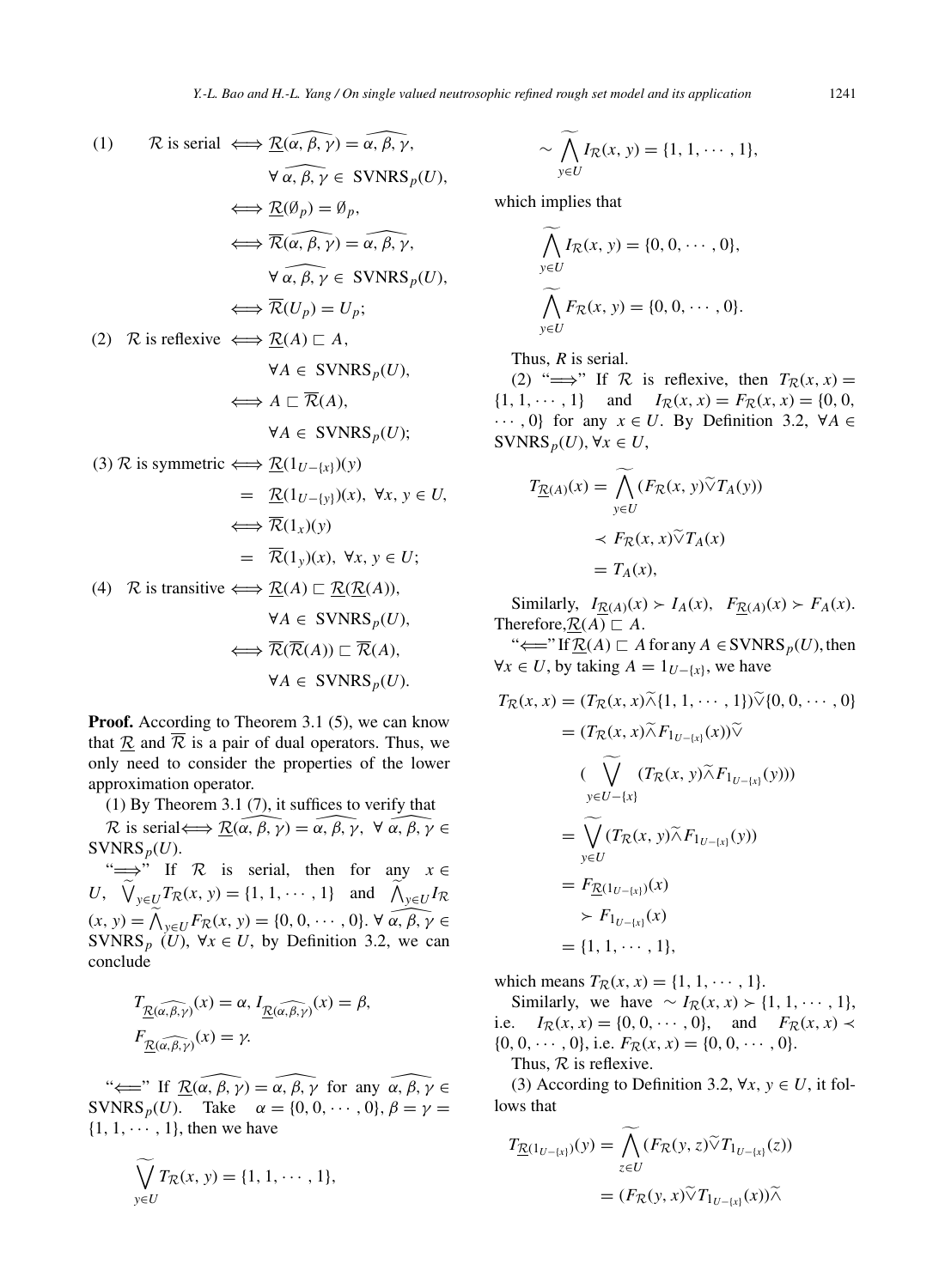$$
\widetilde{\bigwedge}_{z \in U - \{x\}} (F_{\mathcal{R}}(y, z) \widetilde{\vee} T_{1_{U - \{x\}}}(z))
$$
\n
$$
= F_{\mathcal{R}}(y, x),
$$

Similarly, we can conclude that

$$
T_{\underline{R}(1_{U-[y]})}(x) = F_{\overline{R}}(x, y),
$$
  
\n
$$
I_{\underline{R}(1_{U-[x]})}(y) = \sim I_{\overline{R}}(y, x),
$$
  
\n
$$
I_{\underline{R}(1_{U-[y]})}(x) = \sim I_{\overline{R}}(x, y),
$$
  
\n
$$
F_{\underline{R}(1_{U-[x]})}(y) = T_{\overline{R}}(y, x),
$$
  
\n
$$
F_{\underline{R}(1_{U-[y]})}(x) = T_{\overline{R}}(x, y),
$$

Therefore,  $\mathcal{R}$  is symmetric iff  $\forall x, y \in$ *U*,  $\underline{\mathcal{R}}(1_{U-[x]})$ (*y*) =  $\underline{\mathcal{R}}(1_{U-[y]})$ (*x*).

(4) " $\Longrightarrow$ " If  $\mathcal R$  is transitive, then for all *x*, *y*, *z*  $\in U$ ,

$$
\widetilde{\bigvee}_{y \in U} (T_{\mathcal{R}}(x, y) \widetilde{\wedge} T_{\mathcal{R}}(y, z)) \prec T_{\mathcal{R}}(x, z),
$$
  

$$
I_{\mathcal{R}}(x, z) \prec \widetilde{\bigwedge}_{y \in U} (I_{\mathcal{R}}(x, y) \widetilde{\vee} I_{\mathcal{R}}(y, z)),
$$
  

$$
F_{\mathcal{R}}(x, z) \prec \widetilde{\bigwedge}_{y \in U} (F_{\mathcal{R}}(x, y) \widetilde{\vee} F_{\mathcal{R}}(y, z)).
$$

According to Definition 3.2,  $\forall x \in U$ , we have

$$
T_{\underline{\mathcal{R}}(\underline{\mathcal{R}}(A))}(x) = \widetilde{\bigwedge}_{y \in U} (F_{\mathcal{R}}(x, y) \widetilde{\vee} T_{\underline{\mathcal{R}}(A)}(y))
$$
  
\n
$$
= \widetilde{\bigwedge}_{z \in U} \widetilde{\bigwedge}_{y \in U} (F_{\mathcal{R}}(x, y) \widetilde{\vee} F_{\mathcal{R}}(y, z) \widetilde{\vee} T_A(z))
$$
  
\n
$$
= \widetilde{\bigwedge}_{z \in U} \left( \widetilde{\bigwedge}_{y \in U} (F_{\mathcal{R}}(x, y) \widetilde{\vee} F_{\mathcal{R}}(y, z))
$$
  
\n
$$
\widetilde{\vee} T_A(z)) \right)
$$
  
\n
$$
\succ \widetilde{\bigwedge}_{z \in U} (F_{\mathcal{R}}(x, z) \widetilde{\vee} T_A(z))
$$
  
\n
$$
= T_{\underline{\mathcal{R}}(A)}(x),
$$

Similarly, we can obtain  $I_{\mathcal{R}(\mathcal{R}(A))}(x) \prec I_{\mathcal{R}(A)}(x)$ ,  $F_{\mathcal{R}(\mathcal{R}(A))}(x) \prec F_{\mathcal{R}(A)}(x).$ 

Therefore, 
$$
\underline{\mathcal{R}}(\overline{A}) \sqsubset \underline{\mathcal{R}}(\underline{\mathcal{R}}(A)).
$$

"<sup>←</sup> Assume  $\underline{\mathcal{R}}(A) \sqsubset \underline{\mathcal{R}}(\underline{\mathcal{R}}(A))$  for all  $A \in$ SVNRS<sub>*p*</sub>(*U*).  $\forall x, y, z \in U$ , let  $A = 1_{U-\{z\}}$ , from the proving process of (3), we have

$$
T_{\mathcal{R}}(x, z) = F_{\underline{\mathcal{R}}(1_{U-[z]})}(x)
$$

$$
\succ F_{\underline{\mathcal{R}}(\underline{\mathcal{R}}(1_{U-[z]}))}(x)
$$

$$
= \bigvee_{y \in U} (T_{\mathcal{R}}(x, y) \widetilde{\wedge} T_{\mathcal{R}}(y, z)),
$$

Similarly,  $I_{\mathcal{R}}(x, z) \prec \bigwedge_{y \in I}$  $\bigwedge_{y \in U} (I_{\mathcal{R}}(x, y) \tilde{\vee} I_{\mathcal{R}}(y, z)),$ 

$$
F_{\mathcal{R}}(x,z) \prec \bigwedge_{y \in U}^{\sim} (F_{\mathcal{R}}(x,y) \widetilde{\vee} F_{\mathcal{R}}(y,z)).
$$

Therefore, 
$$
R
$$
 is transitive.

# **4. Axiomatic characterizations of single valued neutrosophic refined approximation operators**

In this section, we will study the axiomatic characterizations of single valued neutrosophic refined lower and upper approximation operators by restricting a pair of abstract single valued neutrosophic refined set operators.

**Theorem 4.1.** *Let*  $\mathcal{L}: SVNRS_p(U) \longrightarrow SVNRS_p(U)$ *be a p-dimension single valued neutrosophic refined set operator. Then, there exists a pdimension SVNRR R in U such that*  $\mathcal{L}(A) =$  $R(A)$  *for all*  $A \in \text{SVNRS}_p(U)$  *iff*  $\mathcal L$  *satisfies the following axioms (SVNRSL1) and (SVNRSL2):*  $\forall A, B, \alpha, \beta, \gamma \in \text{SVNRS}_p(U)$ , *the following axioms (SVNRSL1) and (SVNRSL2):*  $\forall A, B, \overline{\alpha}, \beta, \overline{\gamma} \in \text{SVNRS}_{p}(U),$ <br>
(SVNRSL1)  $\mathcal{L}(A \sqcup \overline{\alpha}, \overline{\beta}, \gamma) = \mathcal{L}(A) \sqcup \overline{\alpha}, \overline{\beta}, \gamma;$ 

 $\mathcal{L}(A \sqcap B) = \mathcal{L}(A) \sqcap L(B)$ .

**Proof.** "⇒" It is straightforward from Theorem 3.1. " $\Longleftarrow$ " Suppose  $\mathcal L$  satisfies axioms (SVNRSL1) and (SVNRSL2). By using  $\mathcal{L}$ , we define a<br>*p*-dimension SVNRR  $\mathcal{R} = \{((x, y), T_{\mathcal{R}}(x, y))\}$  $\mathcal{R} = \{((x, y), T_{\mathcal{R}}(x, y)),$  $I_{\mathcal{R}}(x, y)$ *, F*<sub>R</sub> $(x, y)$ } as follows:

 $T_{\mathcal{R}}(x, y) = F_{\mathcal{L}(1_{U-[y]})}(x), \ I_{\mathcal{R}}(x, y) = \sim I_{\mathcal{L}(1_{U-[y]})}$  $f(x)$ *, F<sub>R</sub>*(*x*, *y*) =  $T_{\mathcal{L}(1_{U-[y]})}(x)$  for any *x*, *y*  $\in U$ .

Moreover, we can obtain that for all  $A \in$  $SVMRS_p(U)$ ,

$$
A = \bigcap_{y \in U} (1_{U - \{y\}} \sqcup \widehat{A(y)}),
$$

where  $A(y) = \langle T_A(y), I_A(y), F_A(y) \rangle$ . In fact, for all  $x \in U$ , we have

$$
T_{\substack{\Pi \\ y \in U}}(1_{U-[y]}\sqcup \widehat{A(y)})}(x)
$$
  
= 
$$
\widetilde{\bigwedge_{y \in U}} T_{(1_{U-[y]}\sqcup \widehat{A(y)})}(x)
$$
  
= 
$$
T_{1_{U-[x]}}(x) \widetilde{\vee} T_{\widehat{A(x)}}(x) \widetilde{\wedge}
$$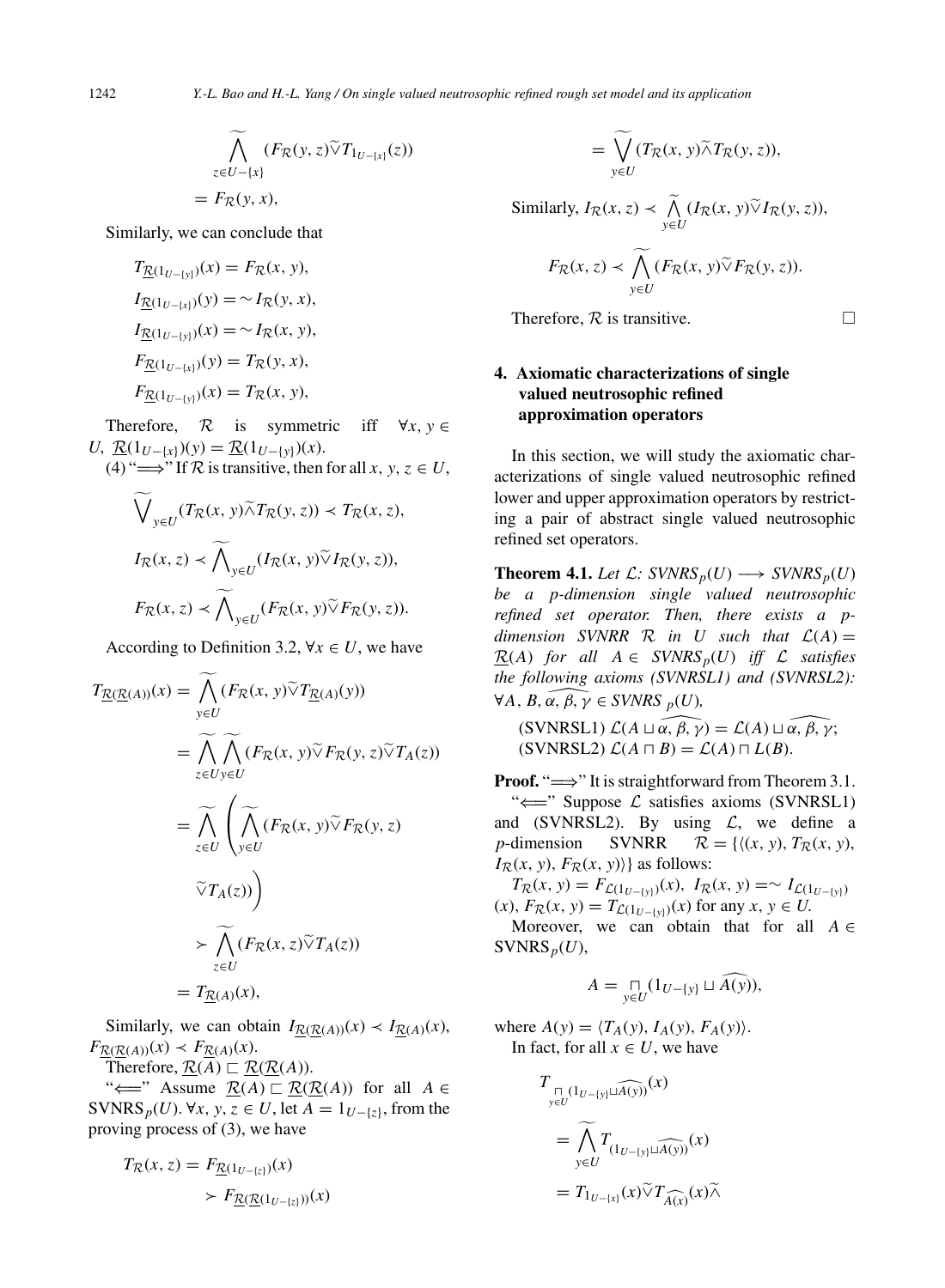$$
\widetilde{\bigwedge}_{y \in U - \{x\}} (T_{1_{U - \{y\}}}(x) \widetilde{\vee} T_{\widehat{A(y)}}(x))
$$
\n
$$
= T_A(x),
$$

Similarly,

$$
I_{\underset{y \in U}{\bigcap (1_{U - \{y\}} \sqcup \widehat{A(y)})}}(x) = I_A(x),
$$
  

$$
F_{\underset{y \in U}{\bigcap (1_{U - \{y\}} \sqcup \widehat{A(y)})}}(x) = F_A(x),
$$

By Definition 3.2, (SVNRSL1) and (SVNRSL2), we have

$$
T_{\underline{R}(A)}(x) = \underset{y \in U}{\widetilde{\bigwedge}} (F_{\overline{R}}(x, y) \widetilde{\vee} T_A(y))
$$
  
\n
$$
= \underset{y \in U}{\widetilde{\bigwedge}} (T_{\mathcal{L}(1_{U-[y]} \sqcup \widehat{A(y)})}(x))
$$
  
\n
$$
= T_{\underset{y \in U}{\prod} (\mathcal{L}(1_{U-[y]} \sqcup \widehat{A(y)}))}(x)
$$
  
\n
$$
= T_{\mathcal{L}(\underset{y \in U}{\prod} (1_{U-[y]} \sqcup \widehat{A(y)}))}(x)
$$
  
\n
$$
= T_{\mathcal{L}(A)}(x),
$$

Similarly,  $I_{\mathcal{R}(A)}(x) = I_{\mathcal{L}(A)}(x)$ ,  $F_{\mathcal{R}(A)}(x) =$  $F_{\mathcal{L}(A)}(x)$ .

Thus,  $\underline{\mathcal{R}}(A) = \mathcal{L}(A)$ .

**Theorem 4.2.** *Let*  $H: SVNRS_p(U) \longrightarrow SVNRS_p(U)$ *be a p-dimension single valued neutrosophic refined set operator. Then, there exists a pdimension SVNRR R in U such that*  $H(A) =$  $R(A)$  *for all*  $A \in SVNRS_p(U)$  *iff*  $H$  *satisfies the following axioms (SVNRSH1) and (SVNRSH2):*<br> $\forall A, B, \alpha, \beta, \gamma \in SVNRS_p(U)$ , *following axioms (SVNRSH1) and (SVNRSH2): (STITUM)* and (STITUM)<br> *B,*  $\alpha, \beta, \gamma \in \text{SVNRS } _{p}(U)$ ,<br>
(SVNRSH1)  $\mathcal{H}(A \sqcap \alpha, \beta, \gamma) = \mathcal{H}(A) \sqcap \alpha, \beta, \gamma;$ 

 $(KVNRSH2)$   $\mathcal{H}(A \sqcup B) = \mathcal{H}(A) \sqcup \mathcal{H}(B)$ .

**Proof.** "⇒" It is straightforward from Theorem 3.1. " $\Longleftarrow$ " Suppose H satisfies axioms (SVNRSH1) and (SVNRSH2). By using  $H$ , we define a *p*-dimension SVNRR  $\mathcal{R} = \{((x, y), T_{\mathcal{R}}(x, y))\}$  $\mathcal{R} = \{((x, y), T_{\mathcal{R}}(x, y)),$  $I_{\mathcal{R}}(x, y)$ *, F*<sub>R</sub> $(x, y)$ } as follows:

$$
T_{\mathcal{R}}(x, y) = T_{\mathcal{H}(1_y)}(x), \ I_{\mathcal{R}}(x, y) = I_{\mathcal{H}(1_y)}(x),
$$
  

$$
F_{\mathcal{R}}(x, y) = F_{\mathcal{H}(1_y)}(x) \text{ for any } x, y \in U
$$

Moreover, we can obtain that for all  $A \in$  $SVMRS_p(U)$ ,

$$
A = \mathop{\sqcup}\limits_{y \in U} (1_y \sqcap \widehat{A(y)}).
$$

In fact, for all  $x \in U$ , we have

$$
T_{\underset{y \in U}{\sqcup (1_{y} \cap \widehat{A(y)})}}(x) = \widetilde{\bigvee_{y \in U}} T_{1_{y} \cap \widehat{A(y)}}(x)
$$
  

$$
= (T_{1_{x}}(x) \widetilde{\wedge} T_{\widehat{A(x)}}(x)) \widetilde{\vee}
$$
  

$$
\left(\widetilde{\bigvee_{y \in U - \{x\}} (T_{1_{y}}(x) \widetilde{\wedge} T_{\widehat{A(y)}}(x))\right)
$$
  

$$
= T_{A}(x),
$$

Similarly,

$$
I_{\underset{y \in U}{\sqcup (1_{y} \cap \widehat{A(y)})}}(x) = I_{A}(x),
$$
  

$$
F_{\underset{y \in U}{\sqcup (1_{y} \cap \widehat{A(y)})}}(x) = F_{A}(x).
$$

By Definition 3.2, (SVNRSH1) and (SVNRSH2), we have

$$
T_{\overline{\mathcal{R}}(A)}(x) = \bigvee_{y \in U} (T_{\mathcal{R}}(x, y) \widetilde{\wedge} T_A(y))
$$
  
\n
$$
= \widetilde{\bigvee_{y \in U} (T_{\mathcal{H}(1_y)}(x) \widetilde{\wedge} T_A(y))}
$$
  
\n
$$
= \widetilde{\bigvee_{y \in U} (T_{\mathcal{H}(1_y) \cap \widehat{A(y)}}(x))}
$$
  
\n
$$
= T_{\bigcup_{y \in U} (\mathcal{H}(1_y \cap \widehat{A(y)}))}(x)
$$
  
\n
$$
= T_{\mathcal{H}(\bigcup_{y \in U} (1_y \cap \widehat{A(y)}))}(x)
$$
  
\n
$$
= T_{\mathcal{H}(A)}(x),
$$

Similarly,

$$
I_{\overline{\mathcal{R}}(A)}(x) = I_{\mathcal{H}(A)}(x),
$$
  
\n
$$
F_{\overline{\mathcal{R}}(A)}(x) = F_{\mathcal{H}(A)}(x).
$$
  
\nThus,  $\overline{\mathcal{R}}(A) = \mathcal{H}(A).$ 

**Remark 4.1.** If  $\mathcal{L}, H:$  SVNRS $_p(U) \longrightarrow$ SVNRS*p*(*U*) satisfy (SVNRSL1), (SVNRSL2) and (SVNRSU1), (SVNRSU2), respectively. Then,  $\mathcal{L}(A) = (\mathcal{H}(A^c))^c$  and  $\mathcal{H}(A) = (\mathcal{L}(A^c))^c$ . In this case,  $\mathcal L$  and  $\mathcal H$  are called a pair of dual operators. Furthermore, if  $\mathcal L$  and  $\mathcal H$  are dual operators, then (SVNRSL1), (SVNRSL2) are equivalent to (SVNRSU1), (SVNRSU2).

**Proof.** It follows immediately from Theorem 3.1.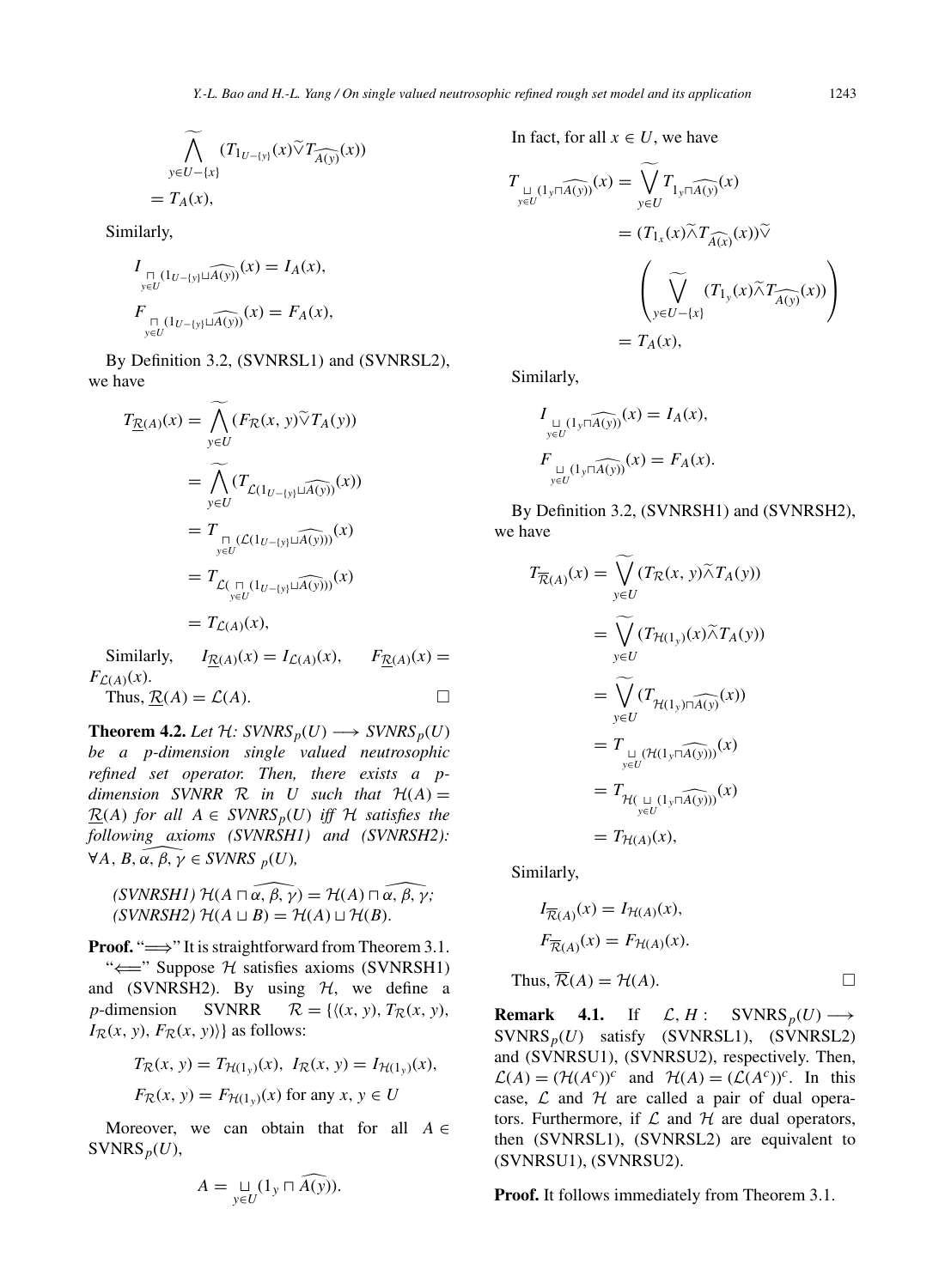Next, we investigate axiomatic characterizations of other special single valued neutrosophic refined approximation operators.

**Theorem 4.3.** *Let*  $\mathcal{L}, H: \text{SVNRS}_p(U) \longrightarrow$ *SVNRSp*(*U*) *be a pair of p-dimension single valued neutrosophic refined set operators, then there exists a serial p-dimension SVNRR* R *in U such that*  $\mathcal{L}(A) = \mathcal{R}(A)$ ,  $\mathcal{H}(A) = \overline{\mathcal{R}}(A)$  *for all*  $A \in \text{SVNRS}_p(U)$  *iff*  $\mathcal L$  *satisfies axioms (SVNRSL1), (SVNRSL2) and one of the following equivalent axioms about* L*, or equivalently* H *satisfies (SVNRSU1), (SVNRSU2) and one of the following equivalent axioms about* H*:*

 $(\text{SVNRSL3}) \mathcal{L}(\emptyset_p) = \emptyset_p;$  $(SVNRSU3)$   $\mathcal{H}(U_p) = U_p$ ;  $(SVNRSL3) \mathcal{L}(\emptyset_p) = \emptyset_p;$ <br>  $(SVNRSU3) \mathcal{H}(U_p) = U_p;$ <br>  $(SVNRSL4) \mathcal{L}(\alpha, \beta, \gamma) = \alpha, \beta, \gamma \text{ for all } \alpha, \beta, \gamma \in$  $SVMRS_p(U)$ ;  $(SVNRSL4) \mathcal{L}(\alpha, \beta, \gamma) = \alpha, \beta, \gamma \text{ for all } \alpha, \beta, \gamma \in$ <br>  $(SVNRSU4) \mathcal{H}(\alpha, \beta, \gamma) = \widehat{\alpha, \beta, \gamma} \text{ for all } \widehat{\alpha, \beta, \gamma} \in$  $SVMRS_p(U)$ .

**Proof.**It follows immediately from Theorems 3.4 (1), 4.1 and 4.2.

**Theorem 4.4.** *Let*  $\mathcal{L}, H$  :  $SVNRS_p(U) \longrightarrow$ *SVNRSp*(*U*) *be a pair of p-dimension single valued neutrosophic refined set operators, then there exists a reflexive p-dimension SVNRR* R *in U* such that  $\mathcal{L}(A) = \mathcal{R}(A)$ ,  $\mathcal{H}(A) = \overline{\mathcal{R}}(A)$  for all  $A \in SVNRS_p(U)$  *iff*  $\mathcal L$  *satisfies axioms (SVNRSL1), (SVNRSL2) and (SVNRSL5), or equivalently* H *satisfies (SVNRSU1), (SVNRSU2) and (SVNRSU5):*

 $\mathcal{L}(A) \sqsubset A$ ;  $(SVNRSUS) A \sqsubset H(A)$ .

**Proof.** It follows immediately from Theorems 3.4 (2), 4.1 and 4.2.

**Theorem 4.5.** *Let*  $\mathcal{L}, H: \text{SVNRS}_p(U) \longrightarrow$ *SVNRSp*(*U*) *be a pair of p-dimension single valued neutrosophic refined set operators, then there exists a symmetric p-dimension SVNRR* R *in U* such that  $\mathcal{L}(A) = \underline{\mathcal{R}}(A)$ ,  $\mathcal{H}(A) = \overline{\mathcal{R}}(A)$  for all  $A \in \text{SVNRS}(U)$  *iff*  $\mathcal L$  *satisfies axioms (SVNRSL1), (SVNRSL2) and (SVNRSL6), or equivalently* H *satisfies (SVNRSU1), (SVNRSU2) and (SVNRSU6):*

 $(SVNRSL6)$   $\mathcal{L}(1_{U-[y]})(x) = \mathcal{L}(1_{U-[x]})(y)$ , ∀  $x, y \in U$ ; *(SVNRSU6)*  $\mathcal{H}(1_y)(x) = \mathcal{H}(1_x)(y)$ , ∀*x*, *y* ∈ *U*.

**Proof.**It follows immediately from Theorems 3.4 (3), 4.1 and 4.2.

**Theorem 4.6.** *Let*  $\mathcal{L}, H: \text{SVNRS}_p(U) \longrightarrow$  $SVMRS_p(U)$  *be a pair of dual p-dimension single valued neutrosophic refined set operators, then there exists a transitive p-dimension SVNRR* R *in U* such that  $\mathcal{L}(A) = \mathcal{R}(A)$ ,  $\mathcal{H}(A) = \overline{\mathcal{R}}(A)$  for all  $A \in \text{SVNRS}_p(U)$  *iff*  $\mathcal L$  *satisfies axioms (SVNRSL1), (SVNRSL2) and (SVNRSL7), or equivalently* H *satisfies (SVNRSU1), (SVNRSU2) and (SVNRSU7):*

$$
(SVNRSL7) \qquad \mathcal{L}(A) \sqsubset L(\mathcal{L}(A)), \qquad \forall A \in SVNRS_p(U);
$$
  
\n
$$
(SVNRSU7) \qquad \mathcal{H}(\mathcal{H}(A)) \sqsubset \mathcal{H}(A), \qquad \forall A \in SVNRS_p(U).
$$

**Proof.**It follows immediately from Theorems 3.4 (4), 4.1 and 4.2.

# **5. An application of single valued neutrosophic refined rough sets in multi-attribute decision making**

# *5.1. An algorithm for medical diagnosis based on single valued neutrosophic refined rough sets*

In real life, decision making problems always involve at least two universes of discourse such as symptoms set and diseases set in medical diagnosis. So it is necessary to introduce single valued neutrosophic refined rough sets on two universes of discourse.

Let *U*, *V* be two spaces of points (objects). A SVNRS<sub>p</sub> R in  $U \times V$  is termed as a *p*dimension single valued neutrosophic refined relation (SVNRR*p*) from *U* to *V*, denoted by  $\mathcal{R} = \{((x, y), T_{\mathcal{R}}(x, y), I_{\mathcal{R}}(x, y), F_{\mathcal{R}}(x, y)) | (x, y) \}$  $\in U \times V$ , where

$$
T_{\mathcal{R}}(x, y) = \{T_{1\mathcal{R}}(x, y), T_{2\mathcal{R}}(x, y), \cdots, T_{p\mathcal{R}}(x, y)\},
$$
  
\n
$$
I_{\mathcal{R}}(x, y) = \{I_{1\mathcal{R}}(x, y), I_{2\mathcal{R}}(x, y), \cdots, I_{p\mathcal{R}}(x, y)\},
$$
  
\n
$$
F_{\mathcal{R}}(x, y) = \{F_{1\mathcal{R}}(x, y), F_{2\mathcal{R}}(x, y), \cdots, F_{p\mathcal{R}}(x, y)\}.
$$

**Definition 5.1.** Let  $\mathcal{R}$  be a SVNRR<sub>p</sub> from *U* to *V*, the tuple  $(U, V, \mathcal{R})$  is termed as a single valued neutrosophic refined approximation space on two universes. ∀*A* ∈ SVNRS<sub>*p*</sub>(*V*), the lower and upper approximations of *A* with respect to  $(U, V, \mathcal{R})$  are two *p*-dimension SVNRSs in *U*, denoted by  $\mathcal{R}(A)$ and  $\overline{\mathcal{R}}(A)$ , where  $\forall x \in U$ :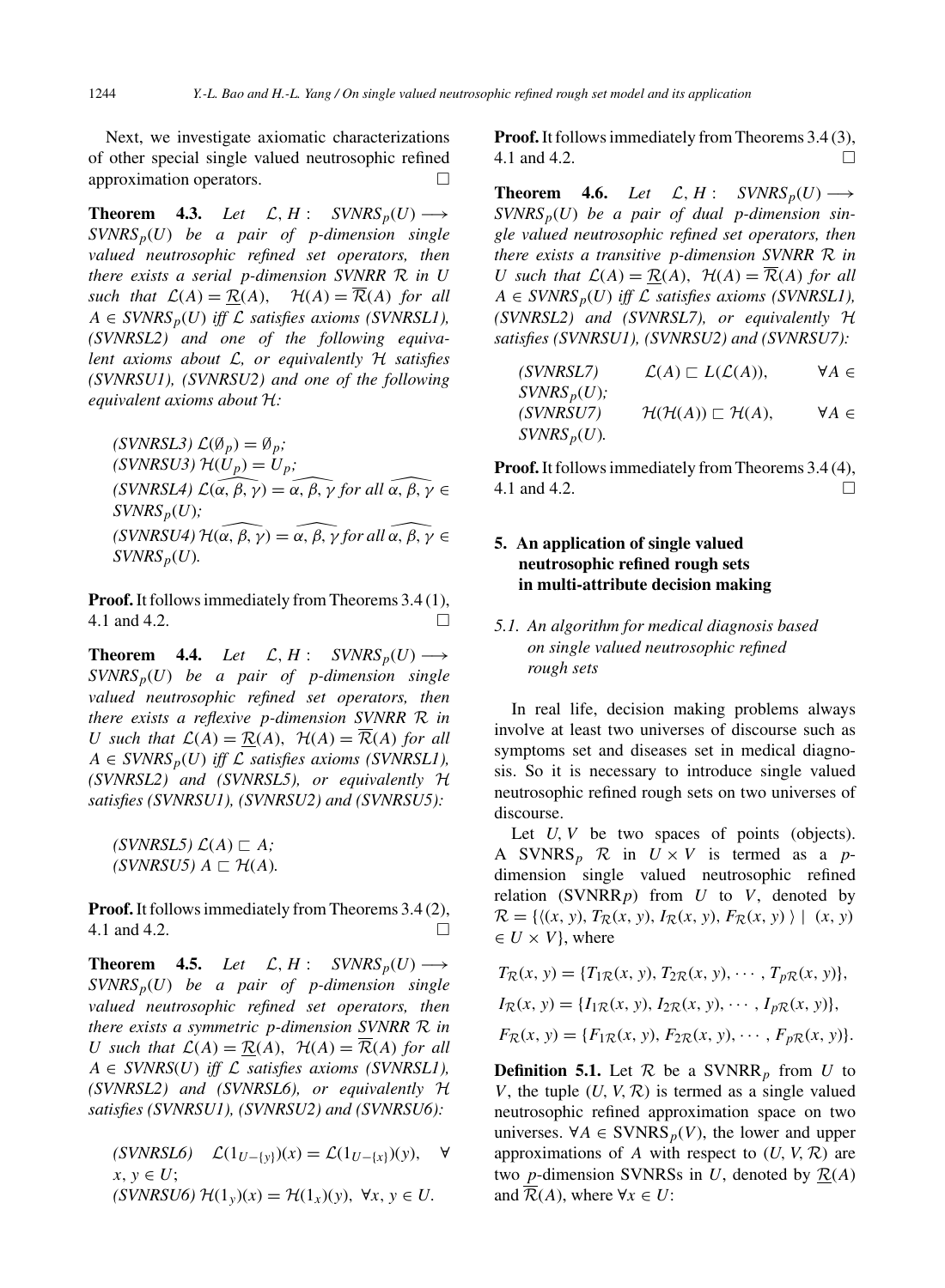$$
T_{\underline{R}(A)}(x) = \bigwedge_{y \in V} (F_{\mathcal{R}}(x, y) \tilde{\vee} T_A(y)),
$$
  
\n
$$
I_{\underline{R}(A)}(x) = \bigvee_{y \in V} ((\sim I_{\mathcal{R}}(x, y)) \tilde{\wedge} I_A(y)),
$$
  
\n
$$
F_{\underline{R}(A)}(x) = \bigvee_{y \in V} (T_{\mathcal{R}}(x, y) \tilde{\wedge} F_A(y));
$$
  
\n
$$
T_{\overline{R}(A)}(x) = \bigvee_{y \in V} (T_{\mathcal{R}}(x, y) \tilde{\wedge} T_A(y),
$$
  
\n
$$
I_{\overline{R}(A)}(x) = \bigwedge_{y \in V} (I_{\mathcal{R}}(x, y) \tilde{\vee} I_A(y)),
$$
  
\n
$$
F_{\overline{R}(A)}(x) = \bigwedge_{y \in V} (F_{\mathcal{R}}(x, y) \tilde{\vee} F_A(y)).
$$

The pair  $(R(A), \overline{R}(A))$  is termed as the single valued neutrosophic refined rough set of *A* with respect to (*U, V,* R).

Zhang et al. [15] introduced a novel approach to define the operations of interval neutrosophic numbers based on *t*-norm and *t*-conorm. Similarly, we introduce the sum of two single valued neutrosophic refined elements by *t*-norm and *t*-conorm as follows:

**Definition 5.2.** Let *A* and *B* be two *p*-dimension single valued neutrosophic refined sets in *U*. The sum of *A* and *B* is a *p*-dimension single valued neutrosophic refined set, denoted by  $A \oplus B$ , defined based on the Archimedean *t*-norm and *t*-conorm as follows:

$$
A \boxplus B = \{x, A(x) \oplus B(x) | x \in U\},\
$$

where  $A(x) \oplus B(x) = \langle \{l^{-1}(l(T_{1A}(x)) + l(T_{1B}(x))),$  $l^{-1}(l(T_{2A}(x)) + l(T_{2B}(x))), \cdots, l^{-1}(l(T_{pA}(x)) + l$  $(T_{pB}(x)))\},\{k^{-1}(k(I_{1A}(x)) + k(I_{1B}(x))),\ k^{-1}(k(I_{2A}(x)))\}$  $(x)$  +  $k(I_{2B}(x))$ , ···,  $k^{-1}(k(I_{pA}(x)) + k(I_{pB}(x)))$ }  $\{k^{-1}(k(F_{1A}(x)) + k(F_{1B}(x)))\}$ ,  $k^{-1}(k(F_{2A}(x)) + k(F_{2B}(x)))$  $(x))$ ),  $\dots$ ,  $k^{-1}(k(F_{pA}(x)) + k(F_{pB}(x)))$ .

In [41], Ye introduced the cosine similarity between two single valued neutrosophic numbers for ranking single valued neutrosophic numbers in decision-making procedure. Analogously, we can define the cosine similarity between two single valued neutrosophic refined elements as follows:

**Definition 5.3.** Let *A* be a *p*-dimension single valued neutrosophic refined set in *U* and  $\alpha = \langle T_A(x_i), I_A(x_i), F_A(x_i) \rangle, \ \ \beta = \langle T_A(x_i), I_A(x_i) \rangle,$  $F_A(x_i)$  be its two *p*-dimension single valued

neutrosophic refined elements. The cosine similarity between  $\alpha$  and  $\beta$  is defined as follows:

$$
S(\alpha, \beta) = \frac{\sum_{k=1}^{p} A_k(x_i) \cdot A_k(x_j)}{\sqrt{\sum_{k=1}^{p} A_k^2(x_i))} \cdot \sqrt{\sum_{k=1}^{p} A_k^2(x_j)}},
$$

where  $A_k(x_i) \cdot A_k(x_i) = T_{kA}(x_i) \cdot T_{kA}(x_i) + I_{kA}(x_i) \cdot$  $I_{kA}(x_j) + F_{kA}(x_i) \cdot F_{kA}(x_j), \qquad A_k^2(x_i) = T_{kA}^2(x_i) +$  $I_{kA}^2(x_i) + F_{kA}^2(x_i).$ 

From Definition 5.3, it can be observed that the bigger the similarity measure *S*, the closer the two single valued neutrosophic refined elements. By comparing the cosine similarity measures between every single valued neutrosophic refined element and an ideal single valued neutrosophic refined element, the rank of all single valued neutrosophic refined elements can be acquired.

In what follows, we will consider medical diagnosis problems based on single valued neutrosophic refined rough sets on two universes. Suppose that the universe  $U = \{x_1, x_2, \cdots, x_m\}$  represents a set of diseases, and the universe  $V = \{y_1, y_2, \dots, y_n\}$  represents a set of symptoms. Let  $\mathcal{R} \in \text{SVNRR}_p(U \times V)$ be a single valued neutrosophic refined relation from *U* to *V*, where  $\forall$ (*x*, *y*)  $\in$  *U*  $\times$  *V*,  $\mathcal{R}(x, y)$  represents the degree that the disease  $x (x \in U)$  shows the symptom  $y (y \in V)$ . Given a patient *A* who has some symptoms in *V*, and the symptoms of the patient (also denoted by *A*) are illustrated by a SVNRS *A* in the universe *V*. In the following, we propose an algorithm to diagnose which kind of disease the patient *A* is suffering from.

|                | <b>Algorithm</b> Diagnosing which kind of disease a patient is |  |  |
|----------------|----------------------------------------------------------------|--|--|
| suffering from |                                                                |  |  |

**Input:** A diseases set *U*, a symptoms set *V* and a *p*-dimension single valued neutrosophic refined relation from *U* to *V*, the symptoms of a patient *A*.

**Output:**

- RES(*A*)// the disease patient *A* is suffering from
- 1: Computing the lower and upper approximation of  $A$ , i.e.  $\mathcal{R}(A)$ and  $\overline{\mathcal{R}}(A)$ ;
- 2: Computing  $\underline{\mathcal{R}}(A) \boxplus \overline{\mathcal{R}}(A)$ ;

3: Computing 
$$
I = \langle \bigvee_{x_i \in U} T_{\underline{\mathcal{R}}(A) \boxplus \overline{\mathcal{R}}(A)}(x_i), \bigwedge_{x_i \in U} I_{\underline{\mathcal{R}}(A) \boxplus \overline{\mathcal{R}}(A)}(x_i),
$$
  

$$
\bigwedge_{x_i \in U} F_{\underline{\mathcal{R}}(A) \boxplus \overline{\mathcal{R}}(A)}(x_i);
$$

- *x<sub>i</sub>*∈*U* − *Y*<br>4: Computing *S*(( $\underline{\mathcal{R}}(A) \boxplus \overline{\mathcal{R}}(A)(x_i)$ *, I*) for each *x<sub>i</sub>* ∈ *U*;
- 5: RES(A) =  $\{x_k | S((\mathcal{R}(A) \boxplus \overline{\mathcal{R}}(A))(x_k), I) \ge S((\mathcal{R}(A) \boxplus \overline{\mathcal{R}}(A))$  $\overline{\mathcal{R}}(A)(x_i), I), x_i \in U;$

6: Return RES(*A*).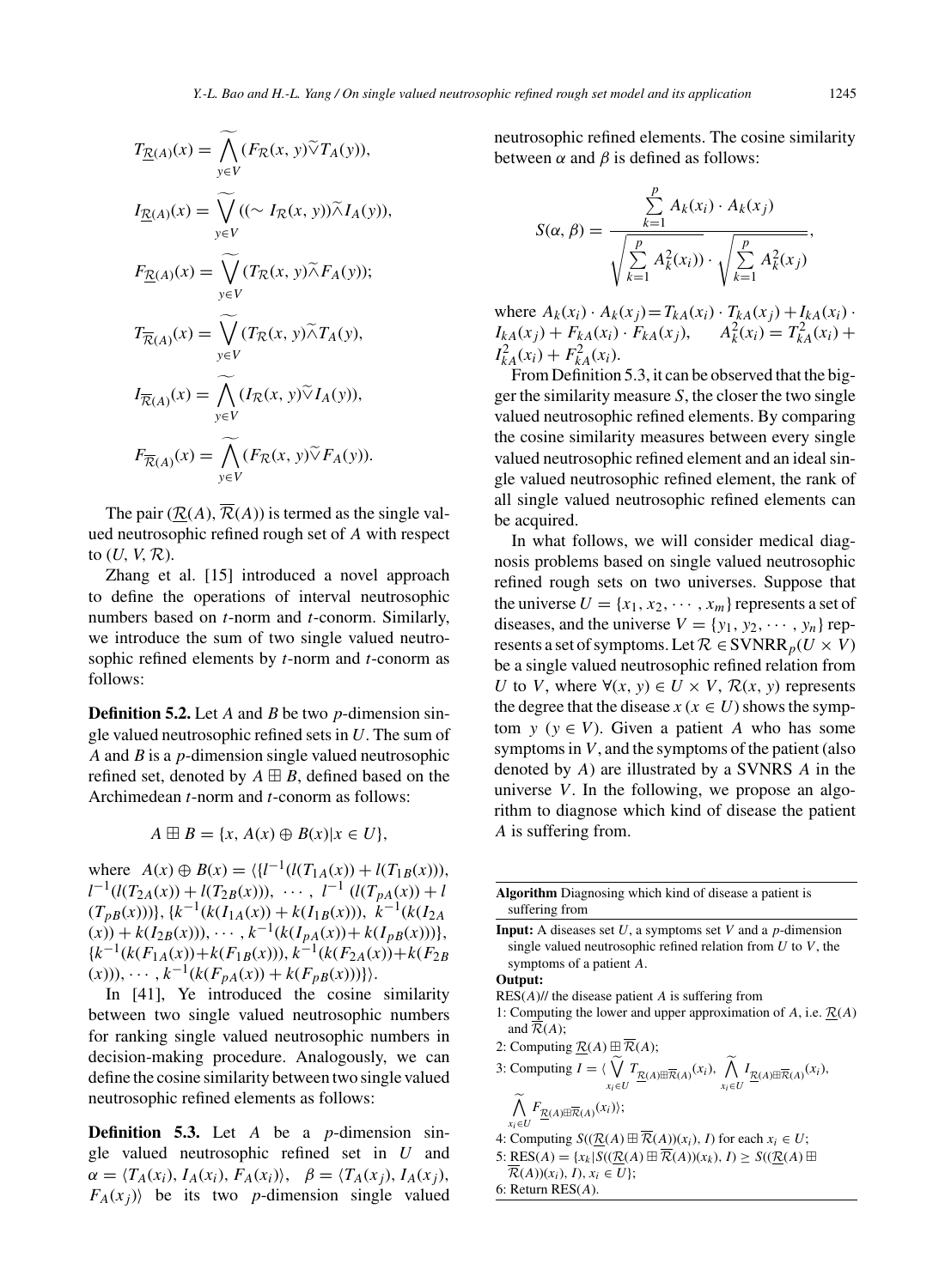| $\mathcal R$ | $x_1$                                                                     | $x_2$                                                                     |
|--------------|---------------------------------------------------------------------------|---------------------------------------------------------------------------|
| $y_1$        | $\langle \{0.4, 0.5, 0.2\}, \{0.2, 0.3, 0.8\}, \{0.3, 0.4, 0.2\} \rangle$ | $\langle \{0.8, 0.9, 0.9\}, \{0.1, 0.2, 0.2\}, \{0, 0.1, 0.1\} \rangle$   |
| $y_2$        | $( \{0.5, 0.6, 0.6\}, \{0.3, 0.4, 0.2\}, \{0.2, 0.3, 0.1\} )$             | $\langle \{0.8, 0.9, 0.8\}, \{0.2, 0.3, 0.2\}, \{0, 0.1, 0.1\} \rangle$   |
| $y_3$        | $\langle \{0, 0.1, 0\}, \{0.1, 0.2, 0.2\}, \{0.8, 0.9, 0.8\} \rangle$     | $\langle \{0, 0.2, 0.1\}, \{0.1, 0.3, 0.2\}, \{0.7, 0.9, 0.8\} \rangle$   |
| $y_4$        | $\langle \{0.7, 0.8, 0.8\}, \{0.3, 0.4, 0.3\}, \{0.2, 0.3, 0.1\} \rangle$ | $\langle \{0, 0.1, 0.1\}, \{0, 0.2, 0.1\}, \{0.8, 1, 0.9\} \rangle$       |
| $y_5$        | $\langle \{0.4, 0.5, 0.4\}, \{0.5, 0.6, 0.6\}, \{0.6, 0.7, 0.8\} \rangle$ | $\langle \{0, 0.1, 0.2\}, \{0.1, 0.2, 0.3\}, \{0.9, 1, 0.8\} \rangle$     |
| $\cal R$     | $x_3$                                                                     | $x_4$                                                                     |
| $y_1$        | $( \{0.8, 1, 0.9\}, \{0.2, 0.4, 0.3\}, \{0, 0.1, 0.1\} )$                 | $\langle \{0.1, 0.3, 0.2\}, \{0.3, 0.4, 0.1\}, \{0.8, 1, 0.9\} \rangle$   |
| $y_2$        | $( \{0.9, 1, 1\}, \{0.1, 0.3, 0.1\}, \{0, 0.1, 0\} )$                     | $\langle \{0, 0.1, 0.2\}, \{0.2, 0.3, 0.1\}, \{0.9, 1, 0.8\} \rangle$     |
| $y_3$        | $\langle \{0.7, 0.8, 0.9\}, \{0.4, 0.6, 0.5\}, \{0.2, 0.1, 0.3\} \rangle$ | $( \{0.9, 0.9, 1\}, \{0.4, 0.5, 0.6\}, \{0.1, 0.3, 0.2\})$                |
| $y_4$        | $\langle \{0, 0.1, 0.1\}, \{0.3, 0.2, 0.4\}, \{0.8, 0.7, 0.9\} \rangle$   | $\langle \{0, 0.1, 0.2\}, \{0.1, 0.2, 0.2\}, \{0.8, 0.7, 0.9\} \rangle$   |
| $y_5$        | $\langle \{0, 0.2, 0.1\}, \{0.2, 0.3, 0.4\}, \{0.7, 0.6, 1\} \rangle$     | $\langle \{0.1, 0.2, 0.4\}, \{0.2, 0.4, 0.3\}, \{0.7, 0.8, 0.6\} \rangle$ |

Table 2 The 3-dimension single valued neutrosophic refined relation R from *U* to *V*

#### *5.2. An illustrative example*

In this subsection, an example of medical diagnosis is illustrated to demonstrate the feasibility of the method proposed in Subsection 5.1.

We take into account the medical diagnosis problem partly adopted from [25] and adjust the hesitant fuzzy environment to neutrosophic environment. Let  $U = \{x_1, x_2, x_3, x_4\}$  be a set of four diseases, where  $x_i$  ( $i = 1, 2, 3, 4$ ) represents "common cold", "malaria" "typhoid", and "stomach disease" respectively and the universe  $V =$ {*y*1*, y*2*, y*3*, y*4*, y*5} be a set of five symptoms, where  $y_i$  ( $j = 1, 2, 3, 4, 5$ ) represents "fever", "headache", "stomachache", "cough", and "chest-pain", respectively. Let R be a *p*-dimension SVNRR from *U* to *V* which is actually a medical knowledge statistic data of the relationship between the disease  $x_i$  ( $x_i \in U$ ) and the symptom  $y_j$  ( $y_j \in V$ ). The statistic data is provided in Table 2.

The symptoms of a patient *A* are illustrated by a 3-dimension SVNRS in the universe *V* which are obtained at different time intervals such as 7:00 am, 12:00 and 6:00 pm as follows:

$$
A = \{ \langle y_1, \{0.8, 0.9, 1\}, \{0.2, 0.3, 0\}, \{0.1, 0.3, 0\} \rangle,
$$
  

$$
\langle y_2, \{0.7, 0.9, 0.8\}, \{0.1, 0.2, 0.1\}, \{0.1, 0.2, 0.2\} \rangle,
$$
  

$$
\langle y_3, \{0.7, 0.8, 0.8\}, \{0.2, 0.4, 0.3\}, \{0.1, 0.2, 0.3\} \rangle,
$$
  

$$
\langle y_4, \{0.1, 0.2, 0.1\}, \{0.3, 0.4, 0.2\}, \{0.8, 0.7, 0.9\} \rangle,
$$
  

$$
\langle y_5, \{0, 0.1, 0\}, \{0.1, 0.2, 0.3\}, \{0.8, 0.9, 1\} \rangle \}.
$$

In what follows, we illustrate the decision-making process by the six steps:

Step 1. According to Definition 5.1, we can obtain that

 $R(A) = \{ \langle x_1, \{0.2, 0.3, 0.1\}, \{0.3, 0.4, 0.3\}, \{0.7, 0.7, 0.8\} \rangle$ 

*x*2*,*{0*.*7*,* 0*.*9*,* 0*.*8}*,*{0*.*3*,* 0*.*4*,* 0*.*3}*,*{0*.*1*,* 0*.*3*,* 0*.*3}*,*

*x*3*,*{0*.*7*,* 0*.*6*,* 0*.*8}*,*{0*.*3*,* 0*.*4*,* 0*.*3}*,*{0*.*1*,* 0*.*3*,* 0*.*3}*,*

*x*4*,*{0*.*7*,* 0*.*7*,* 0*.*6}*,*{0*.*3*,* 0*.*4*,* 0*.*3}*,*{0*.*1*,* 0*.*3*,* 0*.*4}}*,*

 $\overline{\mathcal{R}}(A) = \{ \langle x_1, \{0.5, 0.6, 0.6\}, \{0.2, 0.3, 0.2\}, \{0.2, 0.3, 0.2\} \rangle$ *x*2*,*{0*.*8*,* 0*.*9*,* 0*.*9}*,*{0*.*1*,* 0*.*2*,* 0*.*2}*,*{0*.*1*,* 0*.*2*,* 0*.*1}*, x*3*,*{0*.*8*,* 0*.*9*,* 0*.*9}*,*{0*.*1*,* 0*.*3*,* 0*.*1}*,*{0*.*1*,* 0*.*2*,* 0*.*1}*, x*4*,*{0*.*7*,* 0*.*8*,* 0*.*8}*,*{0*.*2*,* 0*.*3*,* 0*.*1}*,*{0*.*1*,* 0*.*3*,* 0*.*3}}*.*

Step 2. Let  $k(x) = -\log(x)$ , then  $k^{-1}(x) = e^{-x}$ ,  $l(x) = -\log(1-x)$ , and  $l^{-1}(x) = 1 - e^{-1}(x)$ . By Definition 5.2, we have

$$
\underline{\mathcal{R}}(A) \boxplus \overline{\mathcal{R}}(A) = \{ \langle x_1, \{0.60, 0.72, 0.64\}, \{0.06, 0.12, 0.06\}, \{0.14, 0.21, 0.16\} \rangle, \langle x_2, \{0.94, 0.99, 0.98\}, \{0.03, 0.08, 0.06\}, \{0.01, 0.06, 0.03\} \rangle,
$$
  

$$
\langle x_3, \{0.94, 0.96, 0.98\}, \{0.03, 0.12, 0.03\}, \{0.01, 0.06, 0.93\}, \{0.01, 0.06, 0.03\} \rangle, \langle x_4, \{0.91, 0.94, 0.92\}, \{0.06, 0.12, 0.03\}, \{0.01, 0.09, 0.12\} \rangle \}.
$$

Step 3. According to above results, we calculate the ideal single valued neutrosophic refined element

$$
I = \langle \{0.94, 0.99, 0.98\}, \{0.03, 0.08, 0.03\}, \{0.01, 0.06, 0.03\} \rangle.
$$

Step 4. By Definiton 5.3, we can compute that

 $S((R(A) \boxplus \overline{R}(A))(x_1), I) = 0.9718$  $S((R(A) \boxplus \overline{R}(A))(x_2), I) = 0.9998$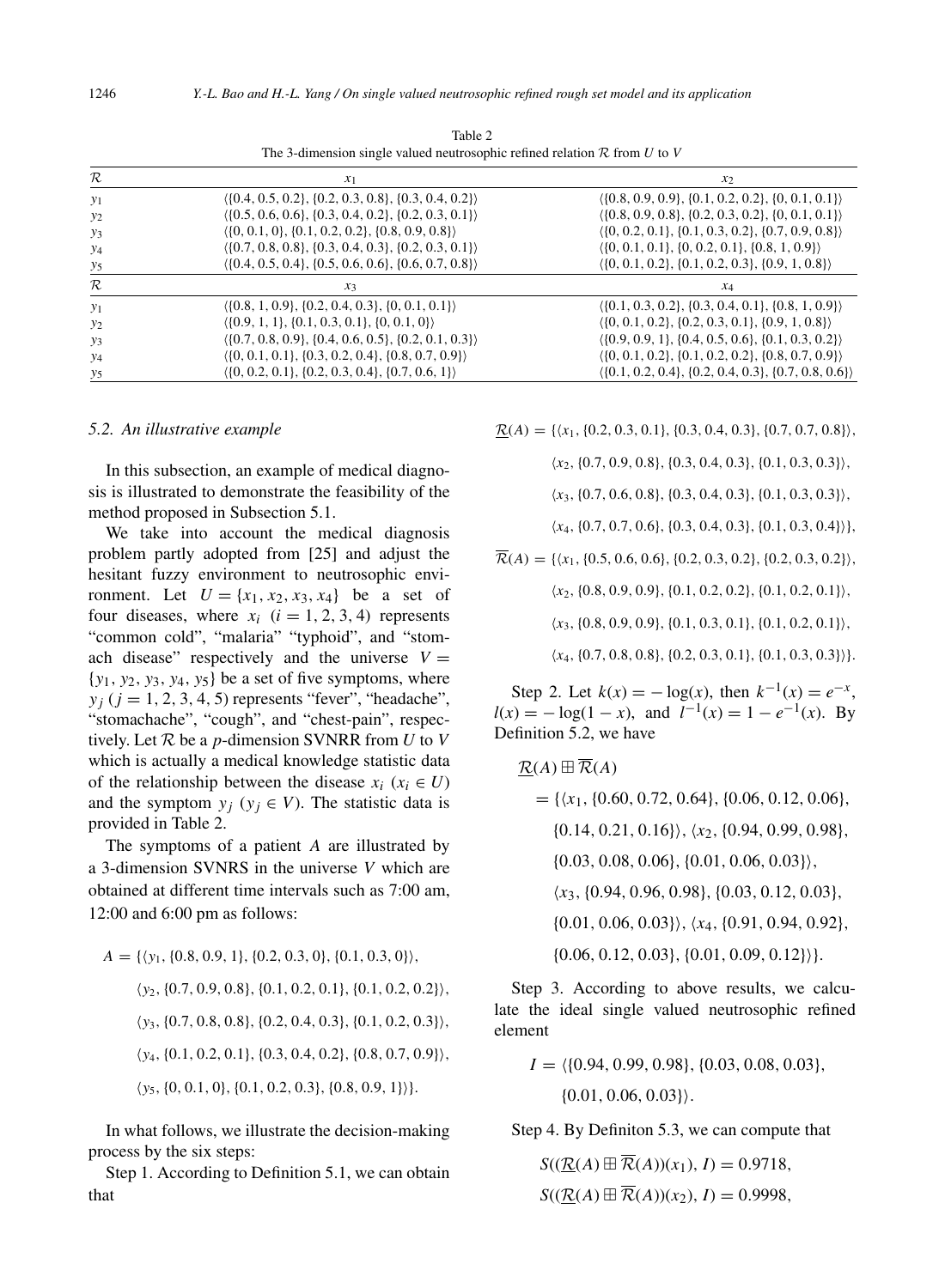$$
S((\underline{\mathcal{R}}(A) \boxplus \overline{\mathcal{R}}(A))(x_3), I) = 0.9996,
$$
  

$$
S((\underline{\mathcal{R}}(A) \boxplus \overline{\mathcal{R}}(A))(x_4), I) = 0.9975,
$$

It follows that

$$
S((\underline{\mathcal{R}}(A) \boxplus \mathcal{R}(A))(x_2), I)
$$
  
> 
$$
S((\underline{\mathcal{R}}(A) \boxplus \overline{\mathcal{R}}(A))(x_3), I)
$$
  
> 
$$
S((\underline{\mathcal{R}}(A) \boxplus \overline{\mathcal{R}}(A))(x_4), I)
$$
  
> 
$$
S((\underline{\mathcal{R}}(A) \boxplus \overline{\mathcal{R}}(A))(x_1), I).
$$

Step 5. From discussion above,  $x_2$  is the optimal choice.

Step 6. There is only one optimal choice  $x_2$ , so the patient *A* is suffering from *x*2–malaria.

Compared with the model and algorithm proposed in [18], the model and algorithm in this paper can deal with information which come from different time intervals or different information providers in the process of decision making. For single valued neutrosophic refined sets is a generalization of single valued neutrosophic sets, the algorithm based on single valued neutrosophic refined rough sets on two universes suits more general decision-making environment.

### **6. Conclusion**

In this paper, we propose the hybrid model of single valued neutrosophic refined sets and rough sets—single valued neutrosophic refined rough sets. Specifically, we investigate the single valued neutrosophic refined rough sets from both constructive and axiomatic approaches. Then, single valued neutrosophic refined rough sets on two universes are introduced for wider application of single valued neutrosophic refined rough sets. In addition, we provide an algorithm to handle decision making problem in medical diagnosis based on single valued neutrosophic refined rough sets on two universes. Finally, a numerical example is employed to demonstrate the validness of the proposed single valued neutrosophic refined rough sets. It should be highly noted that the model and algorithm proposed in this present paper is available not only in medical diagnosis but also in other decision making problems such as investment decision-making, shopping decision-making and so on. For the future prospects, we will devote to explore the application of the proposed model to data mining and attribute reduction.

### **Acknowledgments**

This work is partly supported by the National Natural Science Foundation of China (No. 61473181) and the Fundamental Research Funds For the Central Universities (Nos. GK201702008 and 2016TS034).

#### **References**

- [1] F. Smarandache, *Neutrosophy. neutrosophic probability, set, and logic*, American Reserch Press, Rehoboth, USA, 1998.
- [2] F. Smarandache, *A unifying field in logics. Neutrosophy: Neutrosophic probability, set and logic*, American Research Press, Rehoboth, USA, 1999.
- [3] M. Akram and S. Shahzadi, Neutrosophic soft graphs with application, *Journal of Intelligent and Fuzzy Systems* **32**(1) (2017), 841–858.
- [4] P. Majumdar and S.K. Samanta, On similarity and entropy of neutrosophic sets, *Journal of Intelligent and Fuzzy Systems* **26**(3) (2014), 1245–1252.
- [5] R.A. Borzooei, H. Farahani and M. Moniri, Neutrosophic deductive filters on BL-algebras, *Journal of Intelligent and Fuzzy Systems* **26**(6) (2014), 2993–3004.
- [6] S. Alkhazaleh, Time-neutrosophic soft set and its applications, *Journal of Intelligent and Fuzzy Systems* **30**(2) (2016), 1087–1098.
- [7] V. Çetkin and H. Aygün, An approach to neutrosophic subgroup and its fundamental properties, *Journal of Intelligent and Fuzzy Systems* **29**(5) (2015), 1941–1947.
- [8] R. Şahin and A. Küçük, Subsethood measure for single valued neutrosophic sets, *Journal of Intelligent and Fuzzy Systems* **29**(2) (2015), 525–530.
- [9] R. Şahin and A. Küçük, On similarity and entropy of neutrosophic soft sets, *Journal of Intelligent and Fuzzy Systems* **27**(5) (2014), 2417–2430.
- [10] J. Ye, Fault diagnoses of steam turbine using the exponential similarity measure of neutrosophic numbers, *Journal of Intelligent and Fuzzy Systems* **30**(4) (2016), 1927–1934.
- [11] U. Rivieccio, Neutrosophic logics: Prospects and problems, *Fuzzy Sets and Systems* **159** (2008), 1860–1868.
- [12] A. Al-Quran and N. Hassan, Neutrosophic vague soft expert set theory, *Journal of Intelligent and Fuzzy Systems* **30**(6) (2016), 3691–3702.
- [13] I. Deli and S. Broumi, Neutrosophic soft matrices and NSM decision making, *Journal of Intelligent and Fuzzy Systems* **28**(5) (2015), 2233–2241.
- [14] H.B. Wang, F. Smarandache, Y.Q. Zhang and R. Sunderraman, *Interval neutrosophic sets and logic: Theory and applications in computing*, Hexis, Arizona, USA, 2005.
- [15] H.Y. Zhang, J.Q. Wang and X.H. Chen, Interval neutrosophic sets and their application in multicriteria decision making problems, *The Scientific World Journal* **2014** (2014), Article ID 645953.
- [16] J. Ye, Improved correlation coefficients of single valued neutrosophic sets and interval neutrosophic sets for multiple attribute decision making, *Journal of Intelligent and Fuzzy Systems* **27** (2014), 2453–2462.
- [17] H.B. Wang, F. Smarandache, Y.Q. Zhang and R. Sunderraman, Single valued neutrosophic sets, *Multispace and Multistruct* **4** (2010), 410–413.